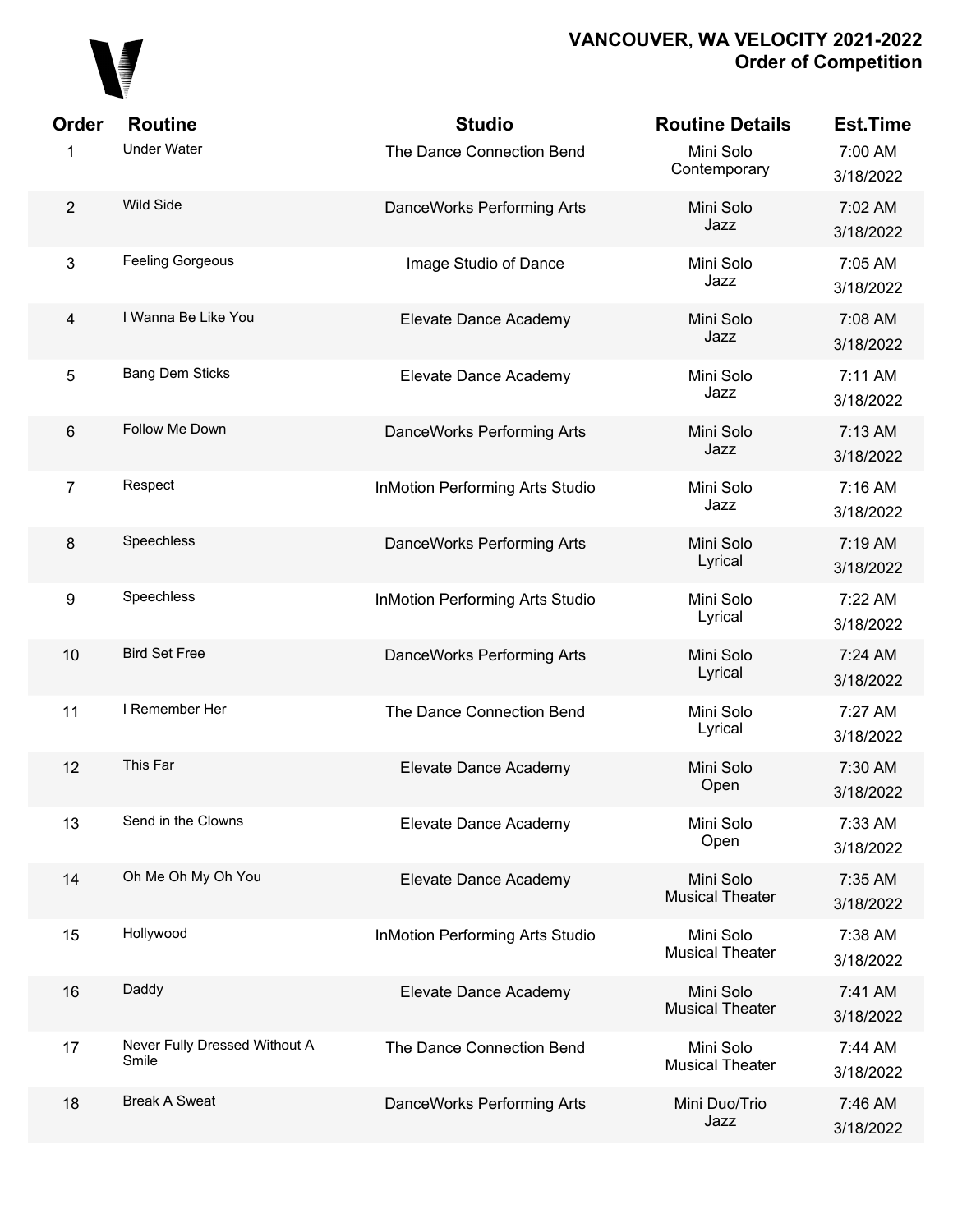

| Order | <b>Routine</b>      | <b>Studio</b>                          | <b>Routine Details</b>                  | <b>Est.Time</b>      |
|-------|---------------------|----------------------------------------|-----------------------------------------|----------------------|
| 19    | <b>Rich Girl</b>    | <b>InMotion Performing Arts Studio</b> | Mini Duo/Trio<br>Jazz                   | 7:49 AM<br>3/18/2022 |
| 20    | For Now             | The Dance Connection Bend              | Mini Duo/Trio<br>Lyrical                | 7:52 AM<br>3/18/2022 |
| 21    | The Dreamgirls      | Image Studio of Dance                  | Mini Duo/Trio<br><b>Musical Theater</b> | 7:55 AM<br>3/18/2022 |
| 22    | <b>River Deep</b>   | <b>InMotion Performing Arts Studio</b> | Junior Solo<br>Jazz                     | 7:57 AM<br>3/18/2022 |
| 23    | Here To Stay        | Image Studio of Dance                  | Junior Solo<br>Jazz                     | 8:00 AM<br>3/18/2022 |
| 24    | Do It Like This     | DanceWorks Performing Arts             | Junior Solo<br>Jazz                     | 8:03 AM<br>3/18/2022 |
| 25    | Confident           | <b>MVP Dance Elite</b>                 | Junior Solo<br>Jazz                     | 8:06 AM<br>3/18/2022 |
| 26    | The Mad Hatter      | Fired-Up Dance Academy                 | Junior Solo<br>Jazz                     | 8:08 AM<br>3/18/2022 |
| 27    | Welcome to Havana   | <b>MVP Dance Elite</b>                 | Junior Solo<br>Jazz                     | 8:11 AM<br>3/18/2022 |
| 28    | Dance Like Yo Daddy | <b>InMotion Performing Arts Studio</b> | Junior Solo<br>Jazz                     | 8:14 AM<br>3/18/2022 |
| 29    | Feelin' It          | DanceWorks Performing Arts             | Junior Solo<br>Jazz                     | 8:17 AM<br>3/18/2022 |
| 30    | Miss Banana         | <b>MVP Dance Elite</b>                 | Junior Solo<br>Jazz                     | 8:19 AM<br>3/18/2022 |
| 31    | 9 To 5              | <b>Granite Falls School of Dance</b>   | Junior Solo<br>Jazz                     | 8:22 AM<br>3/18/2022 |
| 32    | Up Up and Away      | <b>Accolades Movement Project</b>      | Junior Solo<br>Lyrical                  | 8:25 AM<br>3/18/2022 |
| 33    | Rainbow             | <b>High Velocity Dance Company</b>     | Junior Solo<br>Lyrical                  | 8:28 AM<br>3/18/2022 |
| 34    | Human               | DanceWorks Performing Arts             | Junior Solo<br>Lyrical                  | 8:30 AM<br>3/18/2022 |
| 35    | Let It All Go       | The Dance Connection Bend              | Junior Solo<br>Lyrical                  | 8:33 AM<br>3/18/2022 |
| 36    | We'll Be The Stars  | DanceWorks Performing Arts             | Junior Solo<br>Lyrical                  | 8:36 AM<br>3/18/2022 |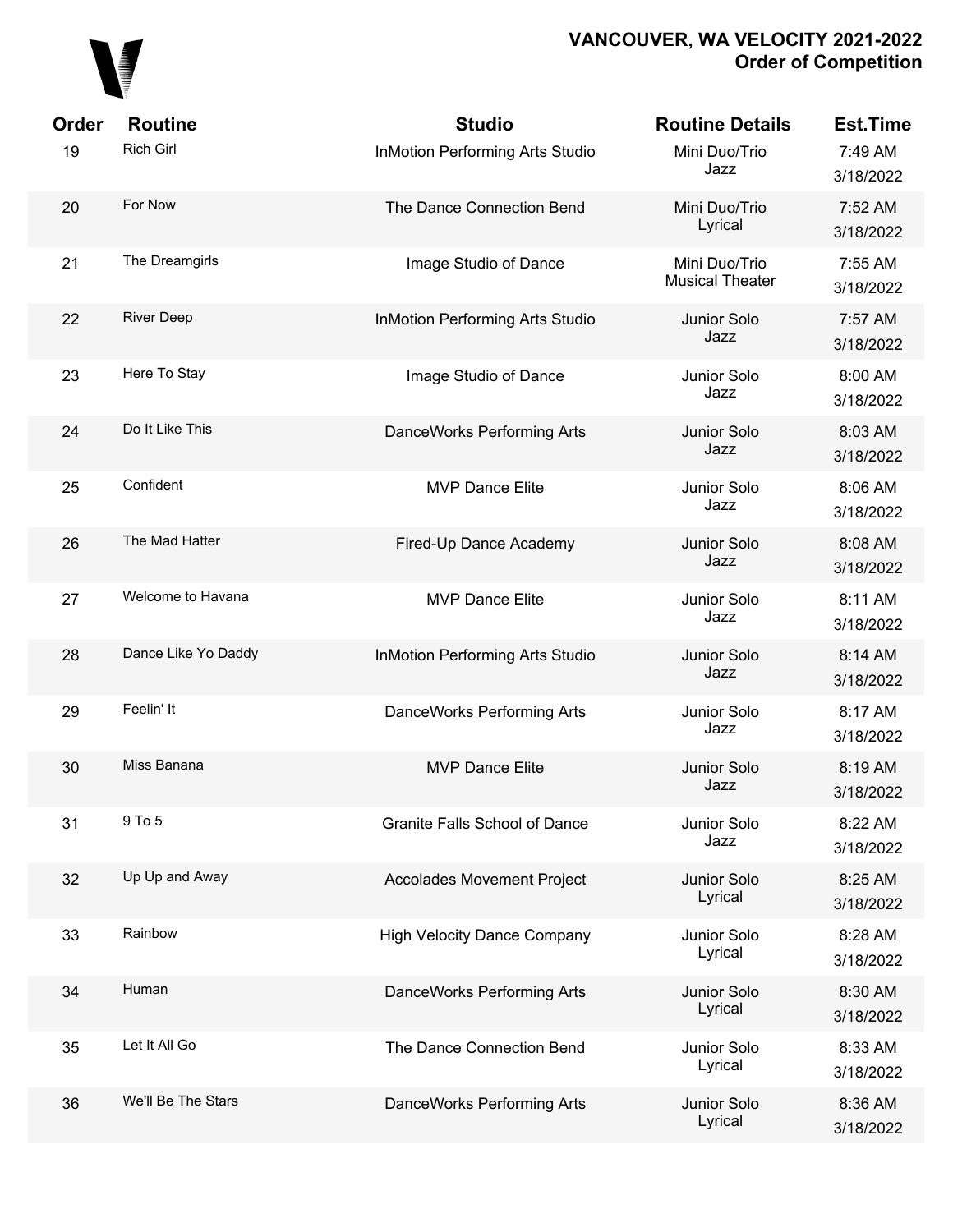

| Order | <b>Routine</b>             | <b>Studio</b>                          | <b>Routine Details</b>                    | <b>Est.Time</b>      |
|-------|----------------------------|----------------------------------------|-------------------------------------------|----------------------|
| 37    | River                      | <b>High Velocity Dance Company</b>     | Junior Solo<br>Lyrical                    | 8:39 AM<br>3/18/2022 |
| 38    | Stand By Me                | DanceWorks Performing Arts             | Junior Solo<br>Lyrical                    | 8:41 AM<br>3/18/2022 |
| 39    | Goodnight and Goodbye      | Elevate Dance Academy                  | Junior Solo<br>Lyrical                    | 8:44 AM<br>3/18/2022 |
| 40    | Yacht Club Swing           | <b>MVP Dance Elite</b>                 | Junior Solo<br>Tap                        | 8:47 AM<br>3/18/2022 |
| 41    | ** 5 MINUTE JUDGES BREAK** | <b>VELOCITY DANCE CONVENTION</b>       |                                           | 8:50 AM<br>3/18/2022 |
| 42    | Particles                  | Elevate Dance Academy                  | Junior Solo<br>Open                       | 8:55 AM<br>3/18/2022 |
| 43    | Spanish Rose               | <b>MVP Dance Elite</b>                 | Junior Solo<br><b>Musical Theater</b>     | 8:57 AM<br>3/18/2022 |
| 44    | If They Could See Me Now   | The Dance Connection Bend              | Junior Solo<br><b>Musical Theater</b>     | 9:00 AM<br>3/18/2022 |
| 45    | Knock On Wood              | <b>MVP Dance Elite</b>                 | Junior Duo/Trio<br>Jazz                   | 9:03 AM<br>3/18/2022 |
| 46    | End Of The World           | Fired-Up Dance Academy                 | Junior Duo/Trio<br>Lyrical                | 9:06 AM<br>3/18/2022 |
| 47    | Arms                       | Granite Falls School of Dance          | Junior Duo/Trio<br>Lyrical                | 9:08 AM<br>3/18/2022 |
| 48    | Shine                      | Image Studio of Dance                  | Junior Duo/Trio<br>Lyrical                | 9:11 AM<br>3/18/2022 |
| 49    | I Wanna Wedding            | Fired-Up Dance Academy                 | Junior Duo/Trio<br><b>Musical Theater</b> | 9:14 AM<br>3/18/2022 |
| 50    | Jet Set                    | <b>InMotion Performing Arts Studio</b> | Junior Duo/Trio<br><b>Musical Theater</b> | 9:17 AM<br>3/18/2022 |
| 51    | My New Philosophy          | Fired-Up Dance Academy                 | Junior Duo/Trio<br><b>Musical Theater</b> | 9:19 AM<br>3/18/2022 |
| 52    | Two Peas In A Pod          | Image Studio of Dance                  | Junior Duo/Trio<br><b>Musical Theater</b> | 9:22 AM<br>3/18/2022 |
| 53    | Motion                     | <b>Accolades Movement Project</b>      | Junior Duo/Trio<br>Hip-Hop                | 9:25 AM<br>3/18/2022 |
| 54    | One More Time              | Allegro Performing Arts Academy        | Intermediate Solo<br>Contemporary         | 9:28 AM<br>3/18/2022 |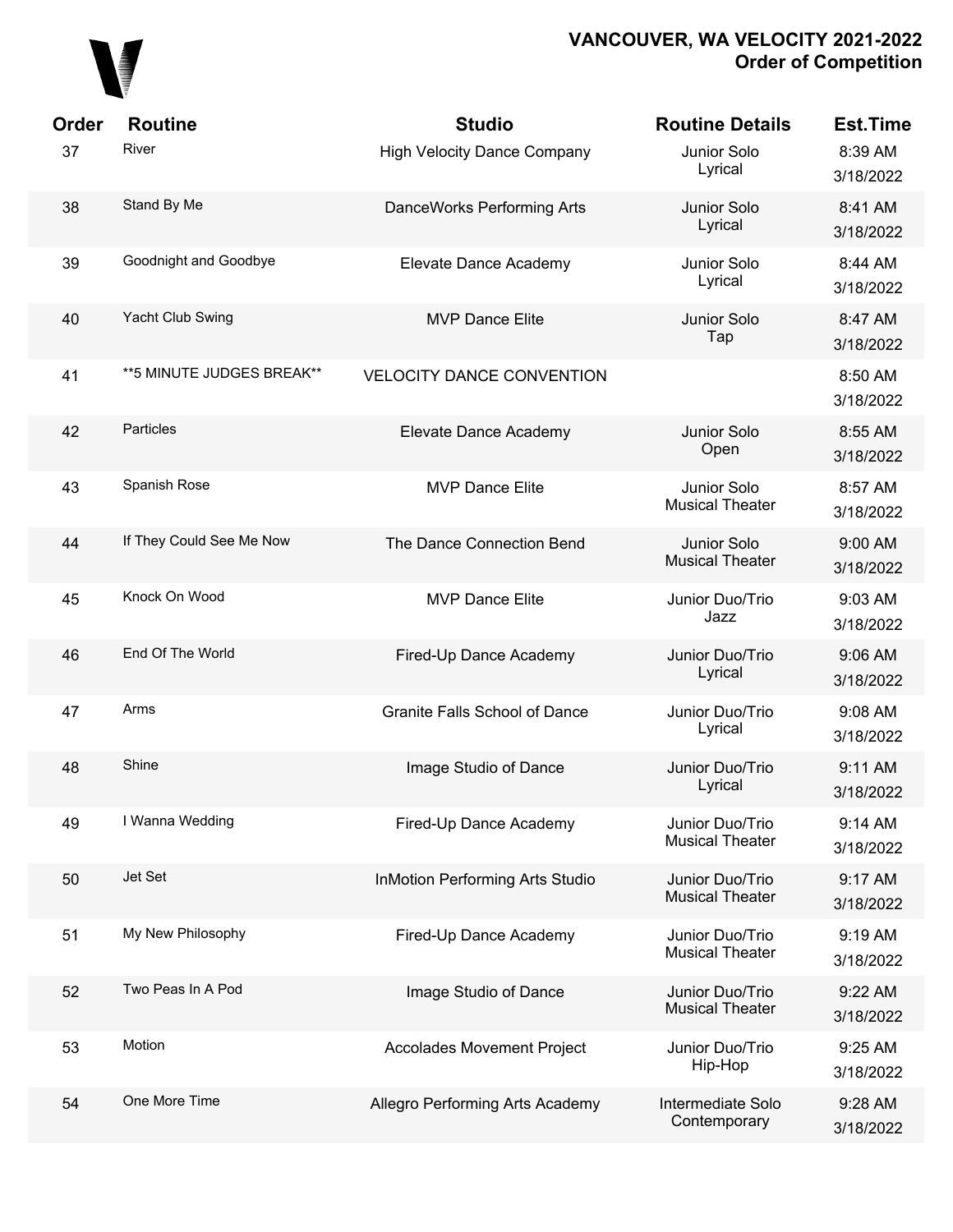

| <b>Order</b> | <b>Routine</b>                | <b>Studio</b>                          | <b>Routine Details</b>            | <b>Est.Time</b>       |
|--------------|-------------------------------|----------------------------------------|-----------------------------------|-----------------------|
| 55           | The Messenger                 | Fired-Up Dance Academy                 | Intermediate Solo<br>Contemporary | 9:30 AM<br>3/18/2022  |
| 56           | Wanderlust                    | <b>Accolades Movement Project</b>      | Intermediate Solo<br>Contemporary | 9:33 AM<br>3/18/2022  |
| 57           | Strange                       | <b>MVP Dance Elite</b>                 | Intermediate Solo<br>Contemporary | 9:36 AM<br>3/18/2022  |
| 58           | Good To Love                  | <b>InMotion Performing Arts Studio</b> | Intermediate Solo<br>Contemporary | 9:39 AM<br>3/18/2022  |
| 59           | Paint It Black                | <b>Accolades Movement Project</b>      | Intermediate Solo<br>Contemporary | 9:41 AM<br>3/18/2022  |
| 60           | Echo                          | Fired-Up Dance Academy                 | Intermediate Solo<br>Contemporary | 9:44 AM<br>3/18/2022  |
| 61           | Nothing to Save               | <b>Accolades Movement Project</b>      | Intermediate Solo<br>Contemporary | 9:47 AM<br>3/18/2022  |
| 62           | Survivor                      | Allegro Performing Arts Academy        | Intermediate Solo<br>Contemporary | 9:50 AM<br>3/18/2022  |
| 63           | Drop Dead                     | <b>Accolades Movement Project</b>      | Intermediate Solo<br>Contemporary | 9:52 AM<br>3/18/2022  |
| 64           | Savage Daughter               | The Dance Connection Bend              | Intermediate Solo<br>Contemporary | 9:55 AM<br>3/18/2022  |
| 65           | Jarring                       | Elevate Dance Academy                  | Intermediate Solo<br>Contemporary | 9:58 AM<br>3/18/2022  |
| 66           | Juke-Box                      | Elevate Dance Academy                  | Intermediate Solo<br>Jazz         | 10:01 AM<br>3/18/2022 |
| 67           | Emotions                      | Image Studio of Dance                  | Intermediate Solo<br>Jazz         | 10:03 AM<br>3/18/2022 |
| 68           | Accenttchuate The Positive    | <b>MVP Dance Elite</b>                 | Intermediate Solo<br>Jazz         | 10:06 AM<br>3/18/2022 |
| 69           | This Mountain                 | <b>High Velocity Dance Company</b>     | Intermediate Solo<br>Jazz         | 10:09 AM<br>3/18/2022 |
| 70           | One Monkey Don't Stop No Show | <b>MVP Dance Elite</b>                 | Intermediate Solo<br>Jazz         | 10:12 AM<br>3/18/2022 |
| 71           | Something's Got a Hold on Me  | Elevate Dance Academy                  | Intermediate Solo<br>Jazz         | 10:14 AM<br>3/18/2022 |
| 72           | I Do What I Love              | <b>MVP Dance Elite</b>                 | Intermediate Solo<br>Jazz         | 10:17 AM<br>3/18/2022 |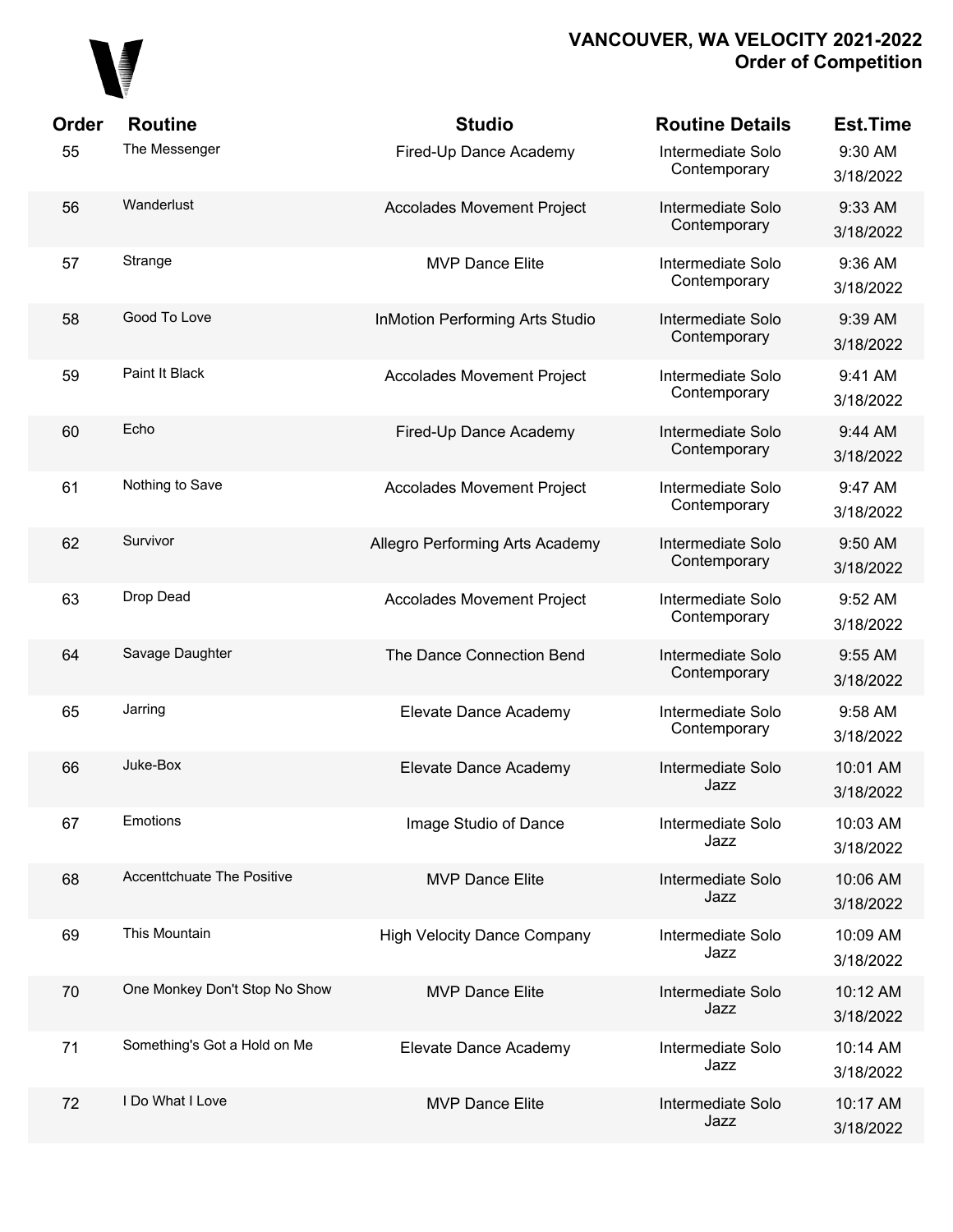

| <b>Order</b> | <b>Routine</b>             | <b>Studio</b>                        | <b>Routine Details</b>       | <b>Est.Time</b>       |
|--------------|----------------------------|--------------------------------------|------------------------------|-----------------------|
| 73           | Kill my heart              | <b>Accolades Movement Project</b>    | Intermediate Solo<br>Jazz    | 10:20 AM<br>3/18/2022 |
| 74           | Hang On                    | The Dance Connection Bend            | Intermediate Solo<br>Lyrical | 10:23 AM<br>3/18/2022 |
| 75           | I Don't Think About You    | Dance Vision                         | Intermediate Solo<br>Lyrical | 10:25 AM<br>3/18/2022 |
| 76           | Us                         | DanceWorks Performing Arts           | Intermediate Solo<br>Lyrical | 10:28 AM<br>3/18/2022 |
| 77           | <b>Beautiful Thing</b>     | Allegro Performing Arts Academy      | Intermediate Solo<br>Lyrical | 10:31 AM<br>3/18/2022 |
| 78           | Someone To Stay            | <b>High Velocity Dance Company</b>   | Intermediate Solo<br>Lyrical | 10:34 AM<br>3/18/2022 |
| 79           | Another in the fire        | <b>Accolades Movement Project</b>    | Intermediate Solo<br>Lyrical | 10:36 AM<br>3/18/2022 |
| 80           | Out Of Our Depth           | Fired-Up Dance Academy               | Intermediate Solo<br>Lyrical | 10:39 AM<br>3/18/2022 |
| 81           | ** 5 MINUTE JUDGES BREAK** | <b>VELOCITY DANCE CONVENTION</b>     |                              | 10:42 AM<br>3/18/2022 |
| 82           | Runaway                    | <b>High Velocity Dance Company</b>   | Intermediate Solo<br>Lyrical | 10:47 AM<br>3/18/2022 |
| 83           | I'm Gonna Be               | The Dance Connection Bend            | Intermediate Solo<br>Lyrical | 10:49 AM<br>3/18/2022 |
| 84           | Home Again                 | DanceWorks Performing Arts           | Intermediate Solo<br>Lyrical | 10:52 AM<br>3/18/2022 |
| 85           | Clay                       | Allegro Performing Arts Academy      | Intermediate Solo<br>Lyrical | 10:55 AM<br>3/18/2022 |
| 86           | Angel By The Wing          | <b>High Velocity Dance Company</b>   | Intermediate Solo<br>Lyrical | 10:58 AM<br>3/18/2022 |
| 87           | Came Here For Love         | <b>MVP Dance Elite</b>               | Intermediate Solo<br>Lyrical | 11:00 AM<br>3/18/2022 |
| 88           | Dancing With Your Ghost    | <b>Granite Falls School of Dance</b> | Intermediate Solo<br>Lyrical | 11:03 AM<br>3/18/2022 |
| 89           | 1 Thing                    | <b>MVP Dance Elite</b>               | Intermediate Solo<br>Tap     | 11:06 AM<br>3/18/2022 |
| 90           | Can't Turn You Loose       | <b>MVP Dance Elite</b>               | Intermediate Solo<br>Tap     | 11:09 AM<br>3/18/2022 |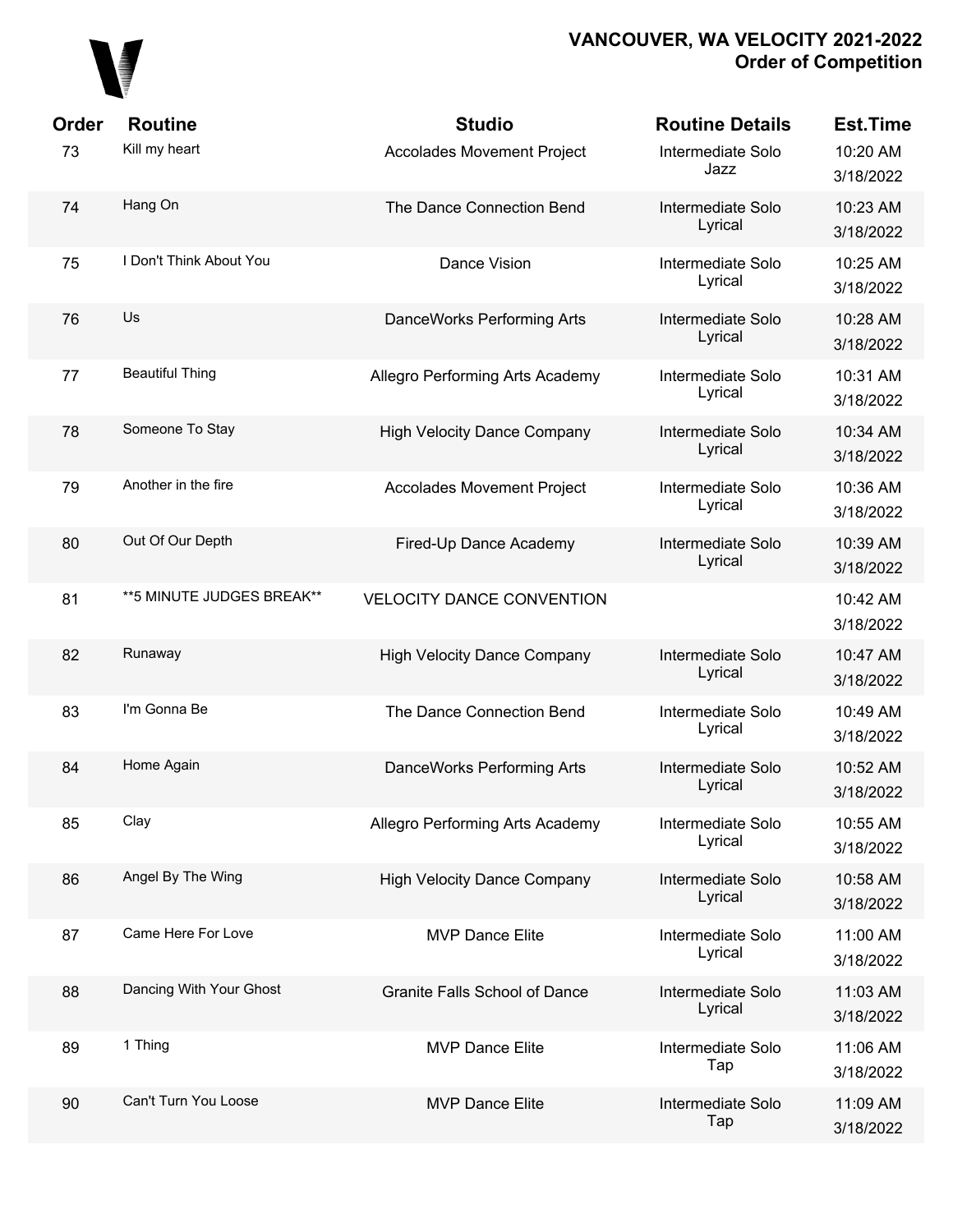

| Order | <b>Routine</b>               | <b>Studio</b>                        | <b>Routine Details</b>                      | <b>Est.Time</b>       |
|-------|------------------------------|--------------------------------------|---------------------------------------------|-----------------------|
| 91    | <b>Extraordinary Machine</b> | Elevate Dance Academy                | Intermediate Solo<br>Tap                    | 11:11 AM<br>3/18/2022 |
| 92    | <b>Fireflies</b>             | Elevate Dance Academy                | Intermediate Solo<br>Tap                    | 11:14 AM<br>3/18/2022 |
| 93    | <b>Butter</b>                | Image Studio of Dance                | Intermediate Solo<br>Tap                    | 11:17 AM<br>3/18/2022 |
| 94    | Mad                          | The Dance Connection Bend            | Intermediate Solo<br>Open                   | 11:20 AM<br>3/18/2022 |
| 95    | Broke                        | <b>Accolades Movement Project</b>    | Intermediate Solo<br>Open                   | 11:22 AM<br>3/18/2022 |
| 96    | <b>Heart Cry</b>             | Dance Vision                         | Intermediate Solo<br>Open                   | 11:25 AM<br>3/18/2022 |
| 97    | Kevin Beakin'                | <b>Granite Falls School of Dance</b> | Intermediate Solo<br>Open                   | 11:28 AM<br>3/18/2022 |
| 98    | Work Song                    | Dance Vision                         | Intermediate Solo<br>Open                   | 11:31 AM<br>3/18/2022 |
| 99    | Until We Go Down             | The Dance Connection Bend            | Intermediate Solo<br>Open                   | 11:33 AM<br>3/18/2022 |
| 100   | Simplify                     | Elevate Dance Academy                | Intermediate Solo<br>Open                   | 11:36 AM<br>3/18/2022 |
| 101   | I Put My Hand In             | Image Studio of Dance                | Intermediate Solo<br><b>Musical Theater</b> | 11:39 AM<br>3/18/2022 |
| 102   | Life Of The Party            | The Dance Connection Bend            | Intermediate Solo<br><b>Musical Theater</b> | 11:42 AM<br>3/18/2022 |
| 103   | Amazing Mayzie               | <b>High Velocity Dance Company</b>   | Intermediate Solo<br><b>Musical Theater</b> | 11:44 AM<br>3/18/2022 |
| 104   | Everybody Says Don't         | Image Studio of Dance                | Intermediate Solo<br><b>Musical Theater</b> | 11:47 AM<br>3/18/2022 |
| 105   | Stop Wondering               | Elevate Dance Academy                | Intermediate Solo<br><b>Musical Theater</b> | 11:50 AM<br>3/18/2022 |
| 106   | Colors                       | <b>High Velocity Dance Company</b>   | Intermediate Duo/Trio<br>Contemporary       | 11:53 AM<br>3/18/2022 |
| 107   | Boogie Woogie Bugle Boy      | Fired-Up Dance Academy               | Intermediate Duo/Trio<br>Jazz               | 11:55 AM<br>3/18/2022 |
| 108   | Love Me With Your Lie        | Image Studio of Dance                | Intermediate Duo/Trio<br>Jazz               | 11:58 AM<br>3/18/2022 |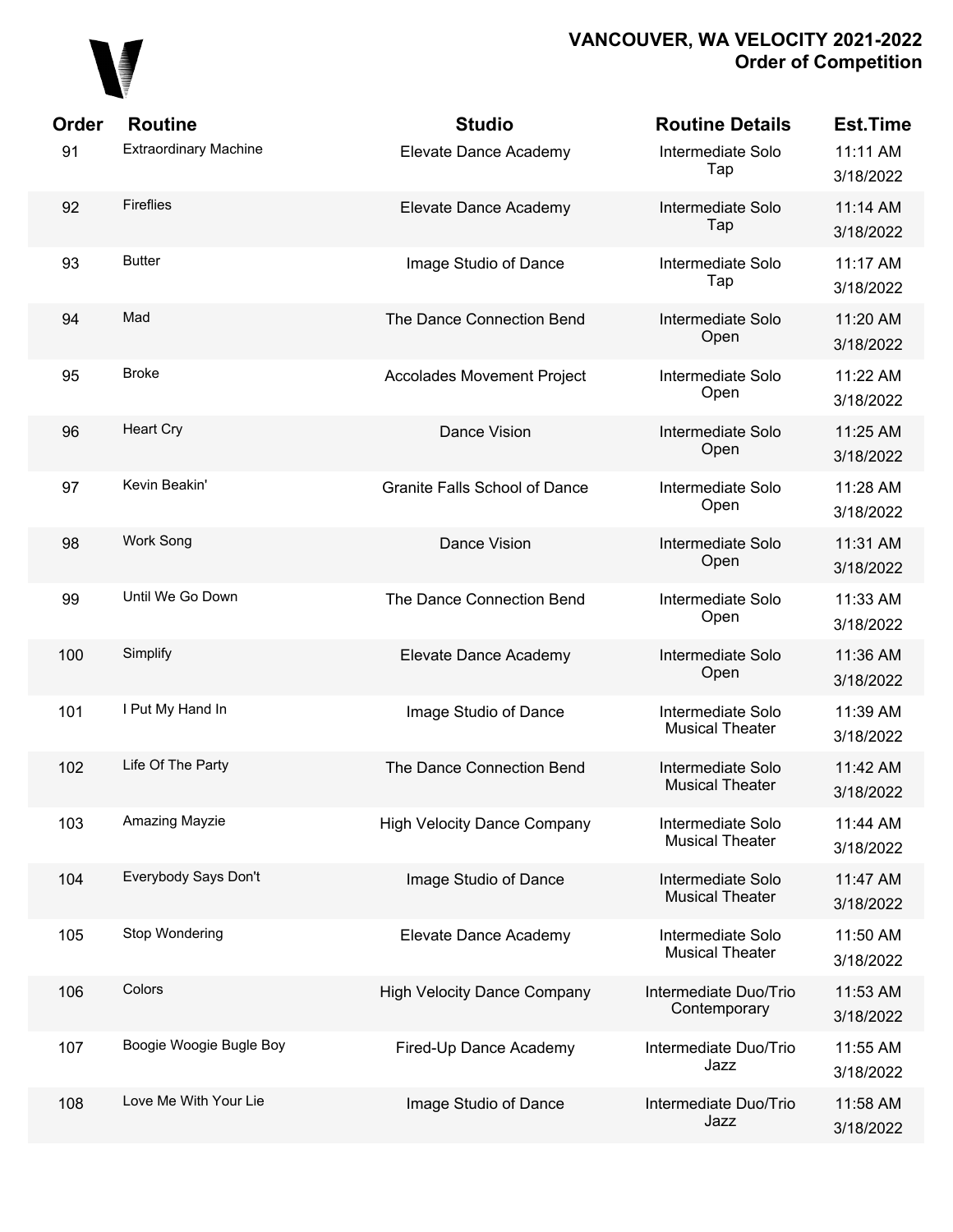# 

| Order | <b>Routine</b>           | <b>Studio</b>                          | <b>Routine Details</b>                          | <b>Est.Time</b>       |
|-------|--------------------------|----------------------------------------|-------------------------------------------------|-----------------------|
| 109   | <b>All Smiles</b>        | Fired-Up Dance Academy                 | Intermediate Duo/Trio<br>Lyrical                | 12:01 PM<br>3/18/2022 |
| 110   | Hallelujah               | Fired-Up Dance Academy                 | Intermediate Duo/Trio<br>Lyrical                | 12:04 PM<br>3/18/2022 |
| 111   | You'll be ok             | <b>Accolades Movement Project</b>      | Intermediate Duo/Trio<br>Lyrical                | 12:06 PM<br>3/18/2022 |
| 112   | Get Loose                | <b>MVP Dance Elite</b>                 | Intermediate Duo/Trio<br>Tap                    | 12:09 PM<br>3/18/2022 |
| 113   | Like The Morning Sunrise | Image Studio of Dance                  | Intermediate Duo/Trio<br>Tap                    | 12:12 PM<br>3/18/2022 |
| 114   | In Da Ghetto             | <b>Accolades Movement Project</b>      | Intermediate Duo/Trio<br>Open                   | 12:15 PM<br>3/18/2022 |
| 115   | Can't Do It Alone        | Elevate Dance Academy                  | Intermediate Duo/Trio<br><b>Musical Theater</b> | 12:17 PM<br>3/18/2022 |
| 116   | Men In Black             | DanceWorks Performing Arts             | Intermediate Duo/Trio<br>Hip-Hop                | 12:20 PM<br>3/18/2022 |
| 117   | <b>Hey Ladies</b>        | Image Studio of Dance                  | Intermediate Duo/Trio<br>Hip-Hop                | 12:23 PM<br>3/18/2022 |
| 118   | The Other Side           | <b>MVP Dance Elite</b>                 | Junior Duo/Trio<br>Hip-Hop                      | 12:26 PM<br>3/18/2022 |
| 119   | **AWARDS**               | <b>VELOCITY DANCE CONVENTION</b>       |                                                 | 12:30 PM<br>3/18/2022 |
| 120   | <b>Back Home</b>         | The Dance Connection Bend              | <b>Teen Solo</b><br>Contemporary                | 1:00 PM<br>3/18/2022  |
| 121   | Sinners                  | <b>InMotion Performing Arts Studio</b> | <b>Teen Solo</b><br>Contemporary                | 1:02 PM<br>3/18/2022  |
| 122   | Goddess                  | Dance Vision                           | <b>Teen Solo</b><br>Contemporary                | 1:05 PM<br>3/18/2022  |
| 123   | Verses                   | DanceWorks Performing Arts             | <b>Teen Solo</b><br>Contemporary                | 1:08 PM<br>3/18/2022  |
| 124   | Youth                    | Fired-Up Dance Academy                 | <b>Teen Solo</b><br>Contemporary                | 1:11 PM<br>3/18/2022  |
| 125   | The Way I Do             | <b>High Velocity Dance Company</b>     | <b>Teen Solo</b><br>Contemporary                | 1:13 PM<br>3/18/2022  |
| 126   | The Diamond              | Allegro Performing Arts Academy        | <b>Teen Solo</b><br>Contemporary                | 1:16 PM<br>3/18/2022  |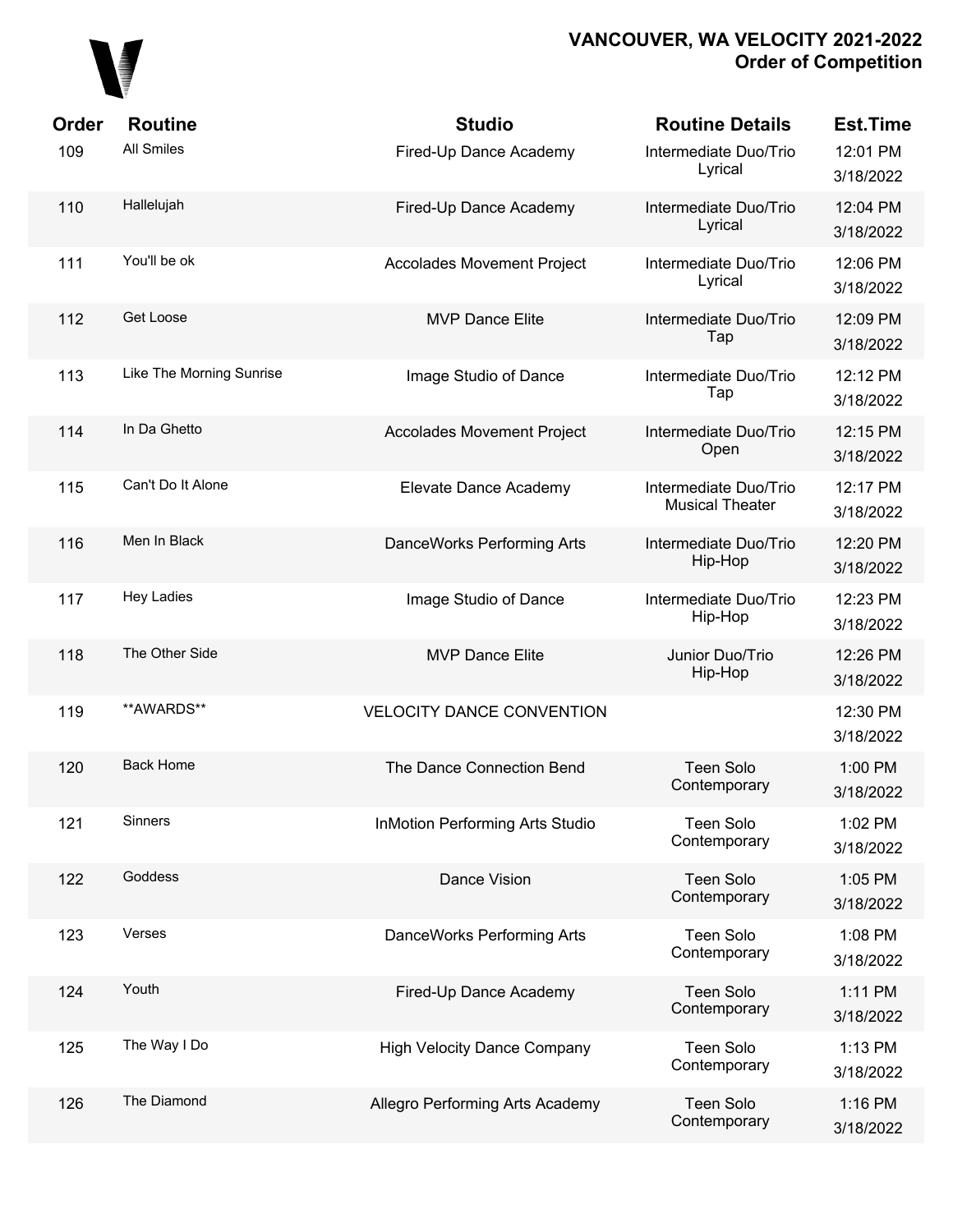

| Order | <b>Routine</b>         | <b>Studio</b>                        | <b>Routine Details</b>           | <b>Est.Time</b>      |
|-------|------------------------|--------------------------------------|----------------------------------|----------------------|
| 127   | Long long way          | <b>Accolades Movement Project</b>    | <b>Teen Solo</b><br>Contemporary | 1:19 PM<br>3/18/2022 |
| 128   | <b>Skinny Skinny</b>   | <b>Granite Falls School of Dance</b> | <b>Teen Solo</b><br>Contemporary | 1:22 PM<br>3/18/2022 |
| 129   | This Must Be the Place | Allegro Performing Arts Academy      | Teen Solo<br>Contemporary        | 1:24 PM<br>3/18/2022 |
| 130   | The Cave               | Fired-Up Dance Academy               | <b>Teen Solo</b><br>Contemporary | 1:27 PM<br>3/18/2022 |
| 131   | Sights                 | DanceWorks Performing Arts           | Teen Solo<br>Contemporary        | 1:30 PM<br>3/18/2022 |
| 132   | Rush                   | <b>High Velocity Dance Company</b>   | <b>Teen Solo</b><br>Contemporary | 1:33 PM<br>3/18/2022 |
| 133   | Dreams                 | <b>MVP Dance Elite</b>               | Teen Solo<br>Contemporary        | 1:35 PM<br>3/18/2022 |
| 134   | Movement               | Accolades Movement Project           | Teen Solo<br>Contemporary        | 1:38 PM<br>3/18/2022 |
| 135   | Keep Lying             | Allegro Performing Arts Academy      | Teen Solo<br>Contemporary        | 1:41 PM<br>3/18/2022 |
| 136   | <b>Bad Dream</b>       | <b>MVP Dance Elite</b>               | Teen Solo<br>Contemporary        | 1:44 PM<br>3/18/2022 |
| 137   | Warm Shadow            | Fired-Up Dance Academy               | Teen Solo<br>Contemporary        | 1:46 PM<br>3/18/2022 |
| 138   | Sand                   | <b>High Velocity Dance Company</b>   | <b>Teen Solo</b><br>Contemporary | 1:49 PM<br>3/18/2022 |
| 139   | Another Lifetime       | Dance Vision                         | <b>Teen Solo</b><br>Contemporary | 1:52 PM<br>3/18/2022 |
| 140   | Medicine               | The Dance Connection Bend            | <b>Teen Solo</b><br>Contemporary | 1:55 PM<br>3/18/2022 |
| 141   | In This Shirt          | DanceWorks Performing Arts           | <b>Teen Solo</b><br>Contemporary | 1:57 PM<br>3/18/2022 |
| 142   | Take me to church      | <b>Accolades Movement Project</b>    | <b>Teen Solo</b><br>Contemporary | 2:00 PM<br>3/18/2022 |
| 143   | Love Song              | Allegro Performing Arts Academy      | <b>Teen Solo</b><br>Contemporary | 2:03 PM<br>3/18/2022 |
| 144   | Cellophane             | <b>MVP Dance Elite</b>               | <b>Teen Solo</b><br>Contemporary | 2:06 PM<br>3/18/2022 |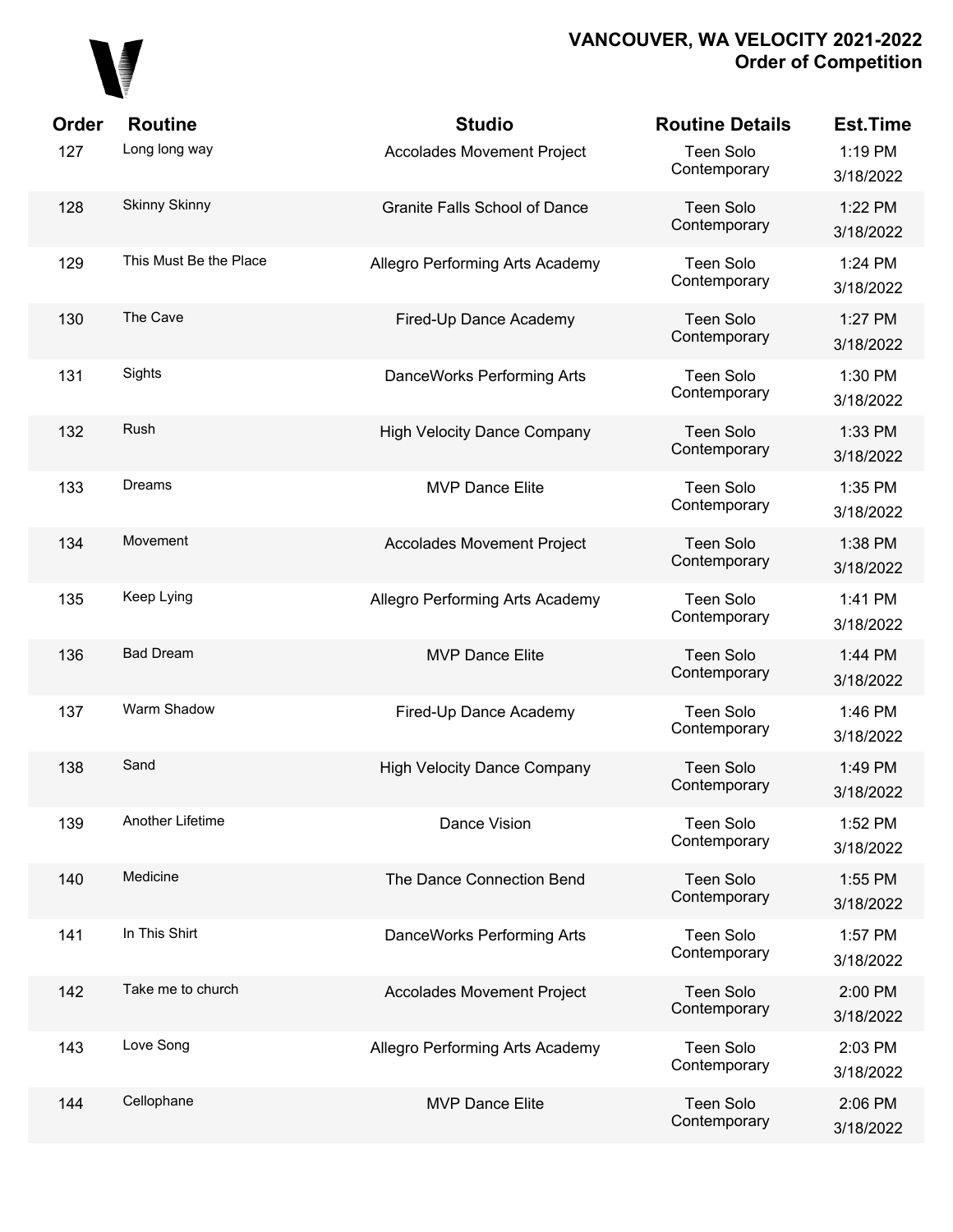

| Order | <b>Routine</b>              | <b>Studio</b>                      | <b>Routine Details</b>           | <b>Est.Time</b>      |
|-------|-----------------------------|------------------------------------|----------------------------------|----------------------|
| 145   | Found Love                  | Accolades Movement Project         | Teen Solo<br>Contemporary        | 2:08 PM<br>3/18/2022 |
| 146   | Knife                       | Fired-Up Dance Academy             | Teen Solo<br>Contemporary        | 2:11 PM<br>3/18/2022 |
| 147   | Your Day Will Come          | <b>High Velocity Dance Company</b> | Teen Solo<br>Contemporary        | 2:14 PM<br>3/18/2022 |
| 148   | That Way                    | Allegro Performing Arts Academy    | <b>Teen Solo</b><br>Contemporary | 2:17 PM<br>3/18/2022 |
| 149   | Figure It Out               | Dance Vision                       | Teen Solo<br>Contemporary        | 2:19 PM<br>3/18/2022 |
| 150   | <b>Barebones</b>            | DanceWorks Performing Arts         | <b>Teen Solo</b><br>Contemporary | 2:22 PM<br>3/18/2022 |
| 151   | Love Lockdown               | <b>MVP Dance Elite</b>             | Teen Solo<br>Contemporary        | 2:25 PM<br>3/18/2022 |
| 152   | Power                       | <b>Accolades Movement Project</b>  | <b>Teen Solo</b><br>Contemporary | 2:28 PM<br>3/18/2022 |
| 153   | <b>Emotionally Tethered</b> | Allegro Performing Arts Academy    | Teen Solo<br>Contemporary        | 2:30 PM<br>3/18/2022 |
| 154   | Dream                       | Fired-Up Dance Academy             | <b>Teen Solo</b><br>Contemporary | 2:33 PM<br>3/18/2022 |
| 155   | Phoenix                     | <b>High Velocity Dance Company</b> | Teen Solo<br>Contemporary        | 2:36 PM<br>3/18/2022 |
| 156   | Rebel                       | <b>MVP Dance Elite</b>             | <b>Teen Solo</b><br>Contemporary | 2:39 PM<br>3/18/2022 |
| 157   | How Dare you                | Accolades Movement Project         | Teen Solo<br>Contemporary        | 2:41 PM<br>3/18/2022 |
| 158   | Dreaming Awake              | Elevate Dance Academy              | <b>Teen Solo</b><br>Contemporary | 2:44 PM<br>3/18/2022 |
| 159   | ** 5 MINUTE JUDGES BREAK**  | <b>VELOCITY DANCE CONVENTION</b>   |                                  | 2:47 PM<br>3/18/2022 |
| 160   | I Did Something Bad         | Dance Vision                       | <b>Teen Solo</b><br>Jazz         | 2:52 PM<br>3/18/2022 |
| 161   | Whatever Lola Wants         | Image Studio of Dance              | Teen Solo<br>Jazz                | 2:54 PM<br>3/18/2022 |
| 162   | Let's Get Loud              | DanceWorks Performing Arts         | <b>Teen Solo</b><br>Jazz         | 2:57 PM<br>3/18/2022 |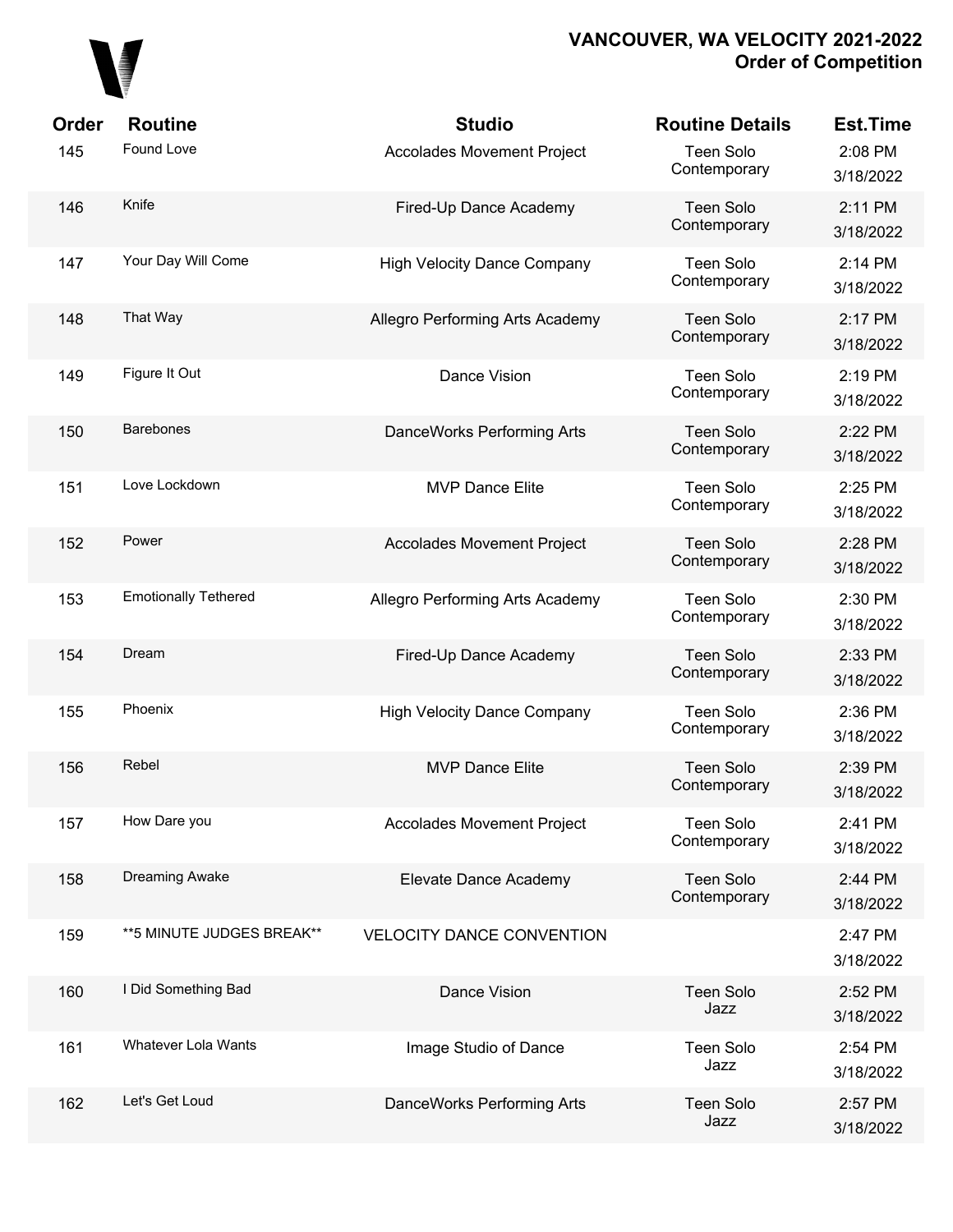

| Order | <b>Routine</b>        | <b>Studio</b>                          | <b>Routine Details</b>      | <b>Est.Time</b>      |
|-------|-----------------------|----------------------------------------|-----------------------------|----------------------|
| 163   | I Gotcha              | Elevate Dance Academy                  | <b>Teen Solo</b><br>Jazz    | 3:00 PM<br>3/18/2022 |
| 164   | Love Potion No 9      | Fired-Up Dance Academy                 | <b>Teen Solo</b><br>Jazz    | 3:03 PM<br>3/18/2022 |
| 165   | Love Runs Out         | The Dance Connection Bend              | <b>Teen Solo</b><br>Jazz    | 3:05 PM<br>3/18/2022 |
| 166   | Keep On Dancin'       | Elevate Dance Academy                  | <b>Teen Solo</b><br>Jazz    | 3:08 PM<br>3/18/2022 |
| 167   | <b>Rich Girl</b>      | <b>MVP Dance Elite</b>                 | <b>Teen Solo</b><br>Jazz    | 3:11 PM<br>3/18/2022 |
| 168   | This Is A Man's World | <b>High Velocity Dance Company</b>     | <b>Teen Solo</b><br>Jazz    | 3:14 PM<br>3/18/2022 |
| 169   | Chainsmoking          | Dance Vision                           | <b>Teen Solo</b><br>Jazz    | 3:16 PM<br>3/18/2022 |
| 170   | Heart Of Stone        | Allegro Performing Arts Academy        | <b>Teen Solo</b><br>Lyrical | 3:19 PM<br>3/18/2022 |
| 171   | Heaven                | Fired-Up Dance Academy                 | <b>Teen Solo</b><br>Lyrical | 3:22 PM<br>3/18/2022 |
| 172   | Dancing On My Own     | <b>High Velocity Dance Company</b>     | <b>Teen Solo</b><br>Lyrical | 3:25 PM<br>3/18/2022 |
| 173   | Missed                | <b>Accolades Movement Project</b>      | Teen Solo<br>Lyrical        | 3:27 PM<br>3/18/2022 |
| 174   | Sign Of The Times     | DanceWorks Performing Arts             | <b>Teen Solo</b><br>Lyrical | 3:30 PM<br>3/18/2022 |
| 175   | Madness               | The Dance Connection Bend              | <b>Teen Solo</b><br>Lyrical | 3:33 PM<br>3/18/2022 |
| 176   | Im Lonely             | <b>InMotion Performing Arts Studio</b> | <b>Teen Solo</b><br>Lyrical | 3:36 PM<br>3/18/2022 |
| 177   | Runaway               | The Dance Connection Bend              | <b>Teen Solo</b><br>Lyrical | 3:38 PM<br>3/18/2022 |
| 178   | Hesitate              | DanceWorks Performing Arts             | <b>Teen Solo</b><br>Lyrical | 3:41 PM<br>3/18/2022 |
| 179   | White Blood           | Allegro Performing Arts Academy        | <b>Teen Solo</b><br>Lyrical | 3:44 PM<br>3/18/2022 |
| 180   | Carry On              | <b>High Velocity Dance Company</b>     | <b>Teen Solo</b><br>Lyrical | 3:47 PM<br>3/18/2022 |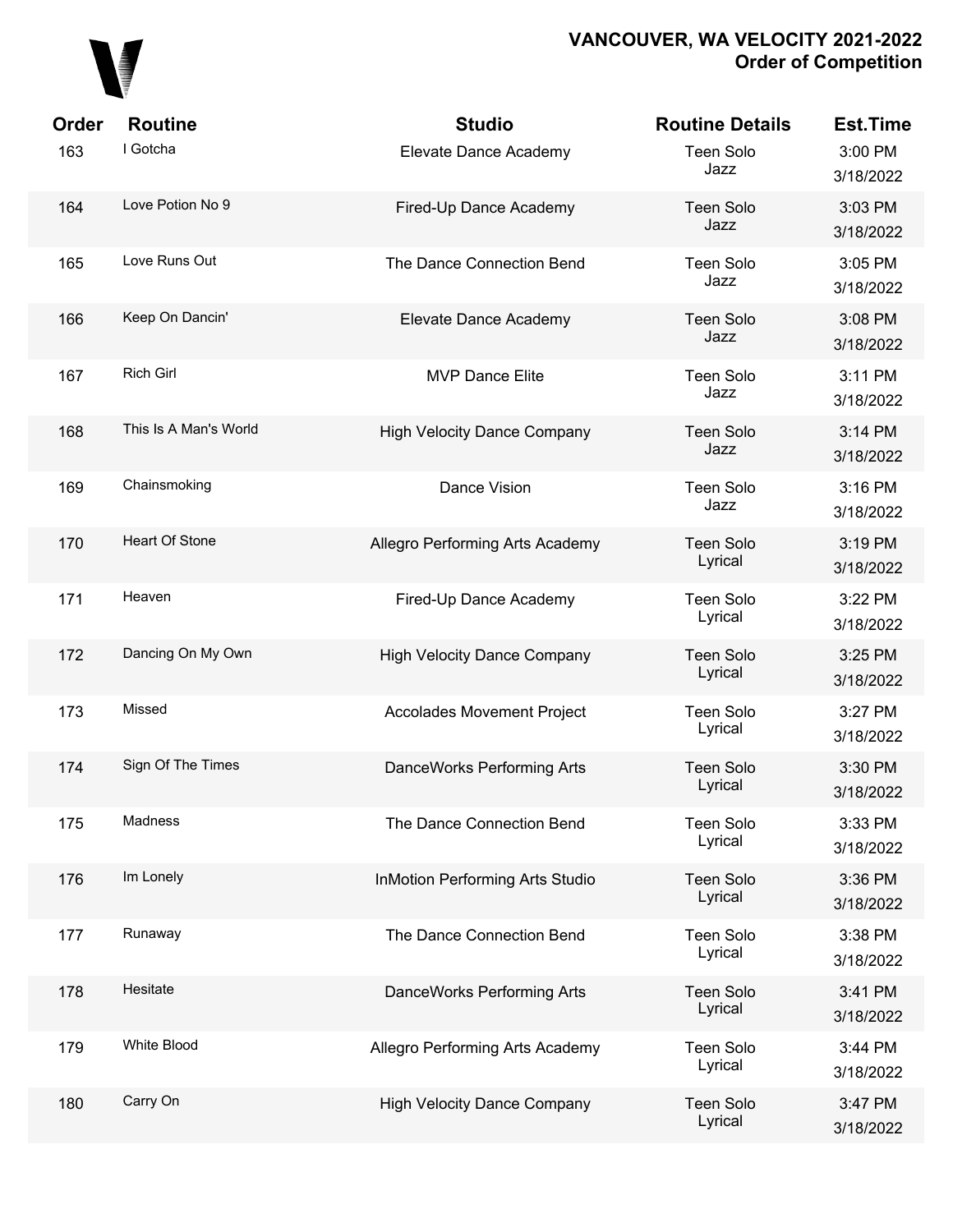

| Order | <b>Routine</b>                   | <b>Studio</b>                     | <b>Routine Details</b>                     | <b>Est.Time</b>      |
|-------|----------------------------------|-----------------------------------|--------------------------------------------|----------------------|
| 181   | Love in the dark                 | <b>Accolades Movement Project</b> | <b>Teen Solo</b><br>Lyrical                | 3:49 PM<br>3/18/2022 |
| 182   | Surrender                        | The Dance Connection Bend         | <b>Teen Solo</b><br>Lyrical                | 3:52 PM<br>3/18/2022 |
| 183   | <b>Train Wreck</b>               | The Dance Connection Bend         | <b>Teen Solo</b><br>Lyrical                | 3:55 PM<br>3/18/2022 |
| 184   | Waking Up Slow                   | DanceWorks Performing Arts        | <b>Teen Solo</b><br>Lyrical                | 3:58 PM<br>3/18/2022 |
| 185   | Happy For You                    | Image Studio of Dance             | <b>Teen Solo</b><br>Lyrical                | 4:00 PM<br>3/18/2022 |
| 186   | <b>Bad Romance</b>               | <b>MVP Dance Elite</b>            | <b>Teen Solo</b><br>Lyrical                | 4:03 PM<br>3/18/2022 |
| 187   | Feel Right                       | <b>MVP Dance Elite</b>            | <b>Teen Solo</b><br>Tap                    | 4:06 PM<br>3/18/2022 |
| 188   | Vienna                           | <b>Accolades Movement Project</b> | <b>Teen Solo</b><br>Tap                    | 4:09 PM<br>3/18/2022 |
| 189   | Right As Rain                    | Elevate Dance Academy             | <b>Teen Solo</b><br>Tap                    | 4:11 PM<br>3/18/2022 |
| 190   | <b>Stepping Out</b>              | The Dance Connection Bend         | <b>Teen Solo</b><br>Tap                    | 4:14 PM<br>3/18/2022 |
| 191   | Different Kind of Love           | <b>MVP Dance Elite</b>            | <b>Teen Solo</b><br>Open                   | 4:17 PM<br>3/18/2022 |
| 192   | Und3rgr0und                      | Elevate Dance Academy             | <b>Teen Solo</b><br>Open                   | 4:20 PM<br>3/18/2022 |
| 193   | The World We Made                | <b>Accolades Movement Project</b> | <b>Teen Solo</b><br>Open                   | 4:22 PM<br>3/18/2022 |
| 194   | One Night                        | <b>Accolades Movement Project</b> | <b>Teen Solo</b><br>Open                   | 4:25 PM<br>3/18/2022 |
| 195   | The World We Made                | <b>MVP Dance Elite</b>            | <b>Teen Solo</b><br>Open                   | 4:28 PM<br>3/18/2022 |
| 196   | Figure 8                         | Dance Vision                      | <b>Teen Solo</b><br>Open                   | 4:31 PM<br>3/18/2022 |
| 197   | Funny Honey                      | Elevate Dance Academy             | <b>Teen Solo</b><br><b>Musical Theater</b> | 4:33 PM<br>3/18/2022 |
| 198   | Just Blew In From the Windy City | Allegro Performing Arts Academy   | <b>Teen Solo</b><br><b>Musical Theater</b> | 4:36 PM<br>3/18/2022 |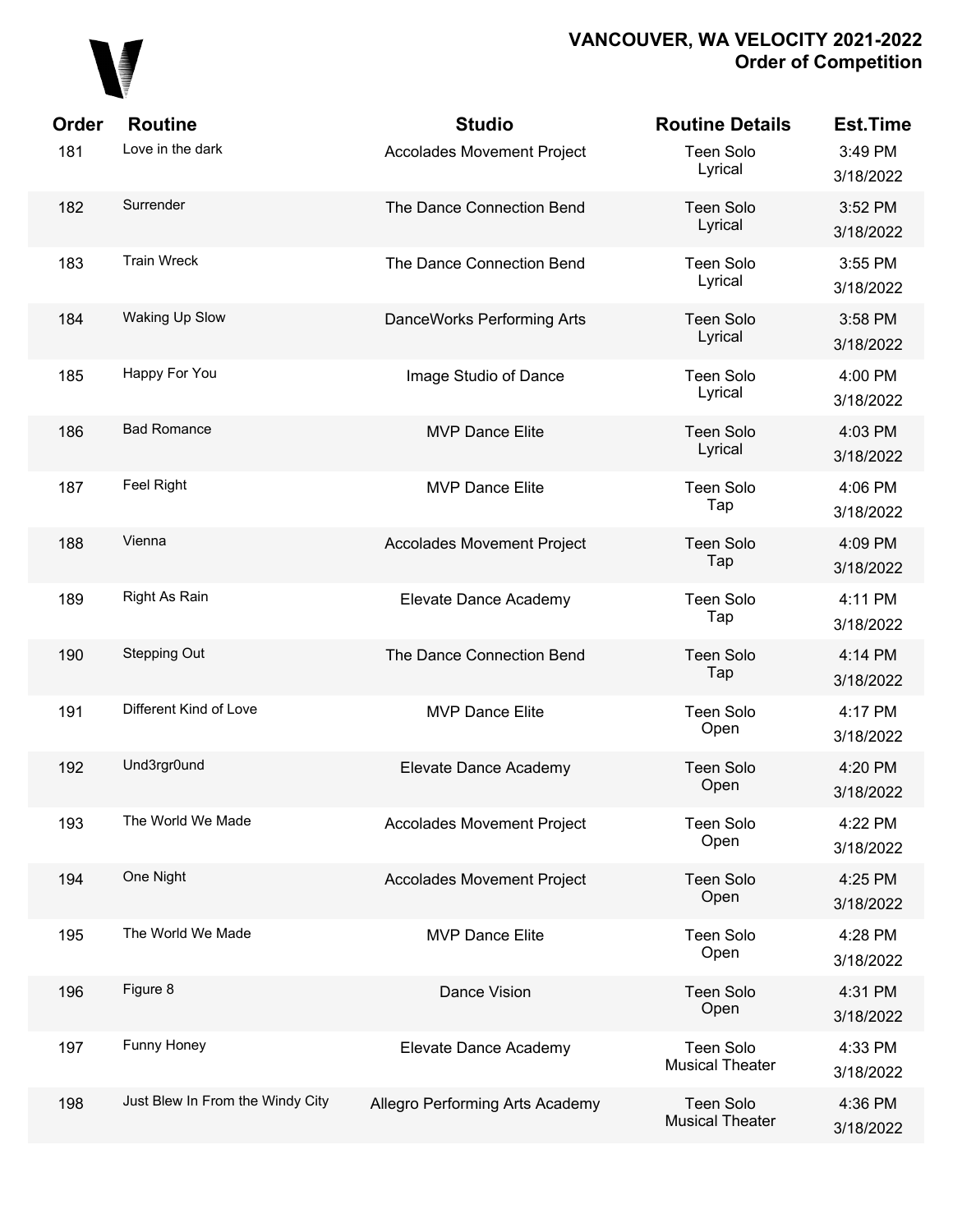

| Order<br>199 | <b>Routine</b><br>** 5 MINUTE JUDGES BREAK** | <b>Studio</b><br><b>VELOCITY DANCE CONVENTION</b> | <b>Routine Details</b>        | <b>Est.Time</b><br>4:39 PM<br>3/18/2022 |
|--------------|----------------------------------------------|---------------------------------------------------|-------------------------------|-----------------------------------------|
| 200          | Good & Plenty                                | <b>MVP Dance Elite</b>                            | <b>Teen Solo</b><br>Hip-Hop   | 4:44 PM<br>3/18/2022                    |
| 201          | Come Thru                                    | <b>Accolades Movement Project</b>                 | Teen Solo<br>Hip-Hop          | 4:46 PM<br>3/18/2022                    |
| 202          | Save Your Tears                              | <b>MVP Dance Elite</b>                            | <b>Teen Solo</b><br>Hip-Hop   | 4:49 PM<br>3/18/2022                    |
| 203          | Skippin                                      | <b>MVP Dance Elite</b>                            | Teen Solo<br>Hip-Hop          | 4:52 PM<br>3/18/2022                    |
| 204          | When I Was Older                             | <b>Granite Falls School of Dance</b>              | Teen Duo/Trio<br>Contemporary | 4:55 PM<br>3/18/2022                    |
| 205          | Losing Me                                    | Allegro Performing Arts Academy                   | Teen Duo/Trio<br>Contemporary | 4:57 PM<br>3/18/2022                    |
| 206          | Leave The Light On                           | Fired-Up Dance Academy                            | Teen Duo/Trio<br>Contemporary | 5:00 PM<br>3/18/2022                    |
| 207          | Boom                                         | Fired-Up Dance Academy                            | Teen Duo/Trio<br>Jazz         | 5:03 PM<br>3/18/2022                    |
| 208          | Trying                                       | <b>Granite Falls School of Dance</b>              | Teen Duo/Trio<br>Contemporary | 5:06 PM<br>3/18/2022                    |
| 209          | Nothin Can Change This Love                  | Fired-Up Dance Academy                            | Teen Duo/Trio<br>Jazz         | 5:08 PM<br>3/18/2022                    |
| 210          | Focus                                        | Fired-Up Dance Academy                            | Teen Duo/Trio<br>Lyrical      | 5:11 PM<br>3/18/2022                    |
| 211          | Invisible                                    | Granite Falls School of Dance                     | Teen Duo/Trio<br>Lyrical      | 5:14 PM<br>3/18/2022                    |
| 212          | Landslide                                    | Fired-Up Dance Academy                            | Teen Duo/Trio<br>Lyrical      | 5:17 PM<br>3/18/2022                    |
| 213          | On My Side                                   | Fired-Up Dance Academy                            | Teen Duo/Trio<br>Lyrical      | 5:19 PM<br>3/18/2022                    |
| 214          | Scientist                                    | Fired-Up Dance Academy                            | Teen Duo/Trio<br>Lyrical      | 5:22 PM<br>3/18/2022                    |
| 215          | <b>Sweet Louis</b>                           | Fired-Up Dance Academy                            | Teen Duo/Trio<br>Lyrical      | 5:25 PM<br>3/18/2022                    |
| 216          | She Used to be Mine                          | <b>Accolades Movement Project</b>                 | Teen Duo/Trio<br>Lyrical      | 5:28 PM<br>3/18/2022                    |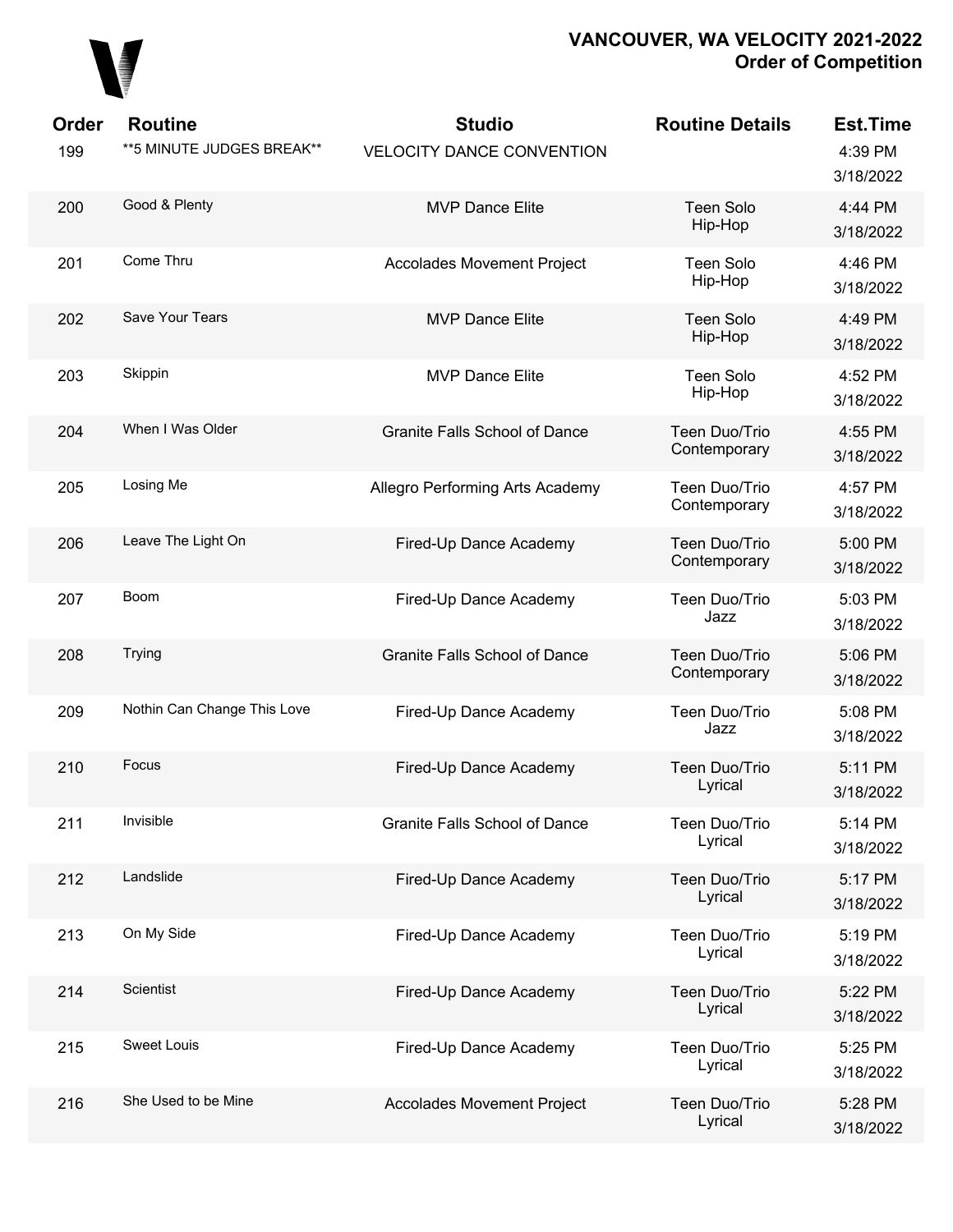

| Order | <b>Routine</b>          | <b>Studio</b>                          | <b>Routine Details</b>       | <b>Est.Time</b>      |
|-------|-------------------------|----------------------------------------|------------------------------|----------------------|
| 217   | Hit Em Up Style         | <b>MVP Dance Elite</b>                 | Teen Duo/Trio<br>Tap         | 5:30 PM<br>3/18/2022 |
| 218   | Island In The Sun       | <b>Granite Falls School of Dance</b>   | Teen Duo/Trio<br>Open        | 5:33 PM<br>3/18/2022 |
| 219   | Swim Good               | <b>MVP Dance Elite</b>                 | Teen Duo/Trio<br>Hip-Hop     | 5:36 PM<br>3/18/2022 |
| 220   | Only You                | <b>MVP Dance Elite</b>                 | Teen Duo/Trio<br>Hip-Hop     | 5:39 PM<br>3/18/2022 |
| 221   | Fly As Me               | <b>MVP Dance Elite</b>                 | Teen Duo/Trio<br>Hip-Hop     | 5:41 PM<br>3/18/2022 |
| 222   | **AWARDS**              | <b>VELOCITY DANCE CONVENTION</b>       |                              | 5:50 PM<br>3/18/2022 |
| 223   | I Leave You With Words  | <b>New Vision Dance Center</b>         | Senior Solo<br><b>Ballet</b> | 6:15 PM<br>3/18/2022 |
| 224   | <b>Embers</b>           | Image Studio of Dance                  | Senior Solo<br><b>Ballet</b> | 6:17 PM<br>3/18/2022 |
| 225   | Silhouette              | <b>Accolades Movement Project</b>      | Senior Solo<br>Contemporary  | 6:20 PM<br>3/18/2022 |
| 226   | Honey I                 | <b>InMotion Performing Arts Studio</b> | Senior Solo<br>Contemporary  | 6:23 PM<br>3/18/2022 |
| 227   | Sadness                 | Allegro Performing Arts Academy        | Senior Solo<br>Contemporary  | 6:26 PM<br>3/18/2022 |
| 228   | Worth It                | Image Studio of Dance                  | Senior Solo<br>Contemporary  | 6:28 PM<br>3/18/2022 |
| 229   | Valis                   | Allegro Performing Arts Academy        | Senior Solo<br>Contemporary  | 6:31 PM<br>3/18/2022 |
| 230   | Reaching for Cold Hands | New Vision Dance Center                | Senior Solo<br>Contemporary  | 6:34 PM<br>3/18/2022 |
| 231   | Mary Magdalene          | Dance Vision                           | Senior Solo<br>Contemporary  | 6:37 PM<br>3/18/2022 |
| 232   | Voli Di Fantasia        | DanceWorks Performing Arts             | Senior Solo<br>Contemporary  | 6:39 PM<br>3/18/2022 |
| 233   | Ain't No Sunshine       | <b>New Vision Dance Center</b>         | Senior Solo<br>Contemporary  | 6:42 PM<br>3/18/2022 |
| 234   | Trauma is a stalker     | <b>Accolades Movement Project</b>      | Senior Solo<br>Contemporary  | 6:45 PM<br>3/18/2022 |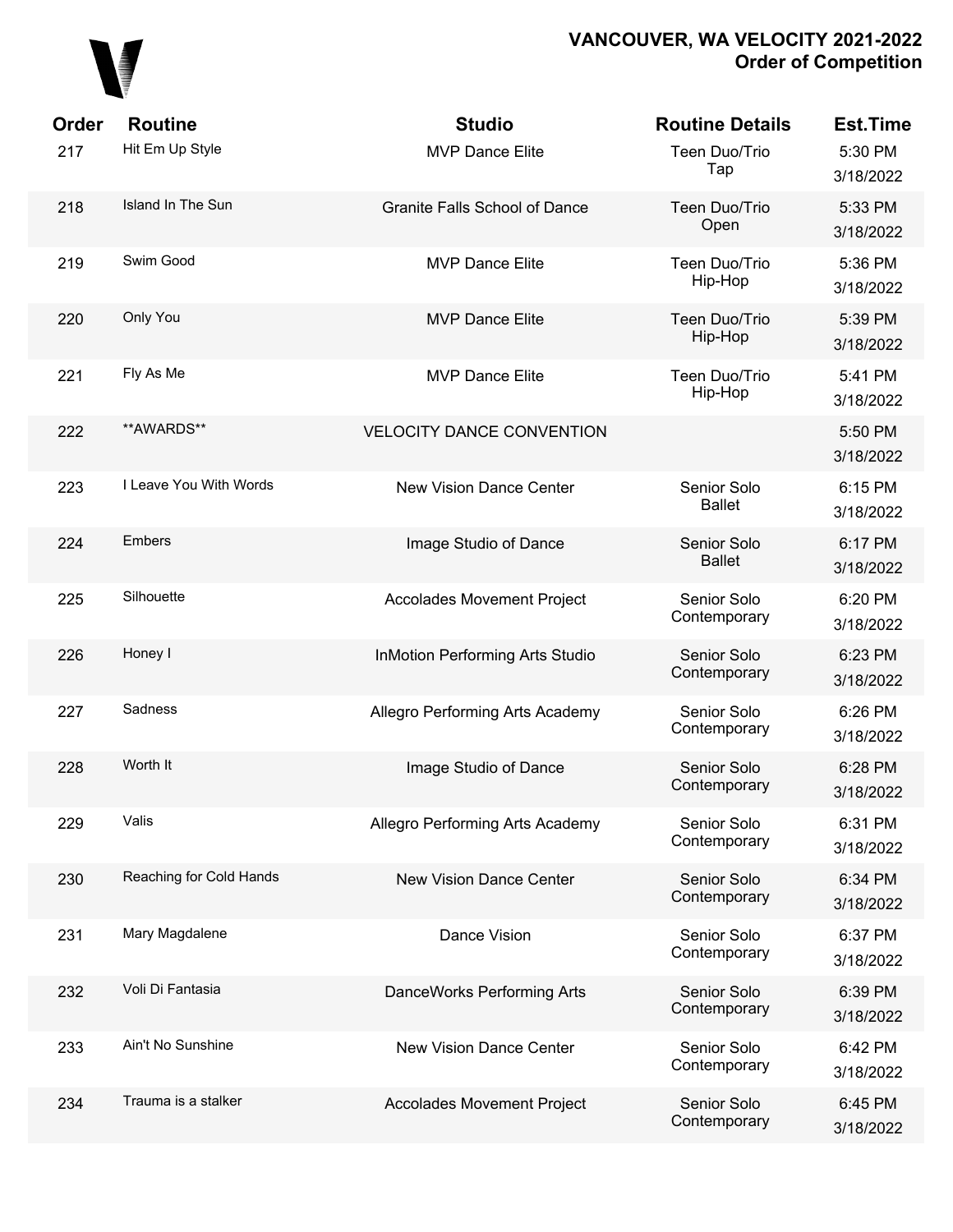

| Order | <b>Routine</b>              | <b>Studio</b>                          | <b>Routine Details</b>      | <b>Est.Time</b>      |
|-------|-----------------------------|----------------------------------------|-----------------------------|----------------------|
| 235   | Movement                    | Fired-Up Dance Academy                 | Senior Solo<br>Contemporary | 6:48 PM<br>3/18/2022 |
| 236   | Sunday Kind Of Love         | Allegro Performing Arts Academy        | Senior Solo<br>Contemporary | 6:50 PM<br>3/18/2022 |
| 237   | Reality                     | Elevate Dance Academy                  | Senior Solo<br>Contemporary | 6:53 PM<br>3/18/2022 |
| 238   | Falling Up                  | Fired-Up Dance Academy                 | Senior Solo<br>Contemporary | 6:56 PM<br>3/18/2022 |
| 239   | <b>Issues</b>               | Allegro Performing Arts Academy        | Senior Solo<br>Contemporary | 6:59 PM<br>3/18/2022 |
| 240   | Beach Baby                  | Fired-Up Dance Academy                 | Senior Solo<br>Contemporary | 7:01 PM<br>3/18/2022 |
| 241   | Unpaintable                 | <b>MVP Dance Elite</b>                 | Senior Solo<br>Contemporary | 7:04 PM<br>3/18/2022 |
| 242   | Unconditional               | <b>InMotion Performing Arts Studio</b> | Senior Solo<br>Contemporary | 7:07 PM<br>3/18/2022 |
| 243   | <b>Till Now</b>             | Allegro Performing Arts Academy        | Senior Solo<br>Contemporary | 7:10 PM<br>3/18/2022 |
| 244   | Contaminated                | Dance Vision                           | Senior Solo<br>Contemporary | 7:12 PM<br>3/18/2022 |
| 245   | After The Storm             | DanceWorks Performing Arts             | Senior Solo<br>Contemporary | 7:15 PM<br>3/18/2022 |
| 246   | Carry Me                    | <b>Accolades Movement Project</b>      | Senior Solo<br>Contemporary | 7:18 PM<br>3/18/2022 |
| 247   | <b>Too Many Voices</b>      | Fired-Up Dance Academy                 | Senior Solo<br>Contemporary | 7:21 PM<br>3/18/2022 |
| 248   | The Corner                  | <b>MVP Dance Elite</b>                 | Senior Solo<br>Contemporary | 7:23 PM<br>3/18/2022 |
| 249   | I Should Probably Go To Bed | Allegro Performing Arts Academy        | Senior Solo<br>Contemporary | 7:26 PM<br>3/18/2022 |
| 250   | Vienna                      | Fired-Up Dance Academy                 | Senior Solo<br>Contemporary | 7:29 PM<br>3/18/2022 |
| 251   | <b>Brazil</b>               | <b>MVP Dance Elite</b>                 | Senior Solo<br>Contemporary | 7:32 PM<br>3/18/2022 |
| 252   | <b>Feel Something</b>       | Allegro Performing Arts Academy        | Senior Solo<br>Contemporary | 7:34 PM<br>3/18/2022 |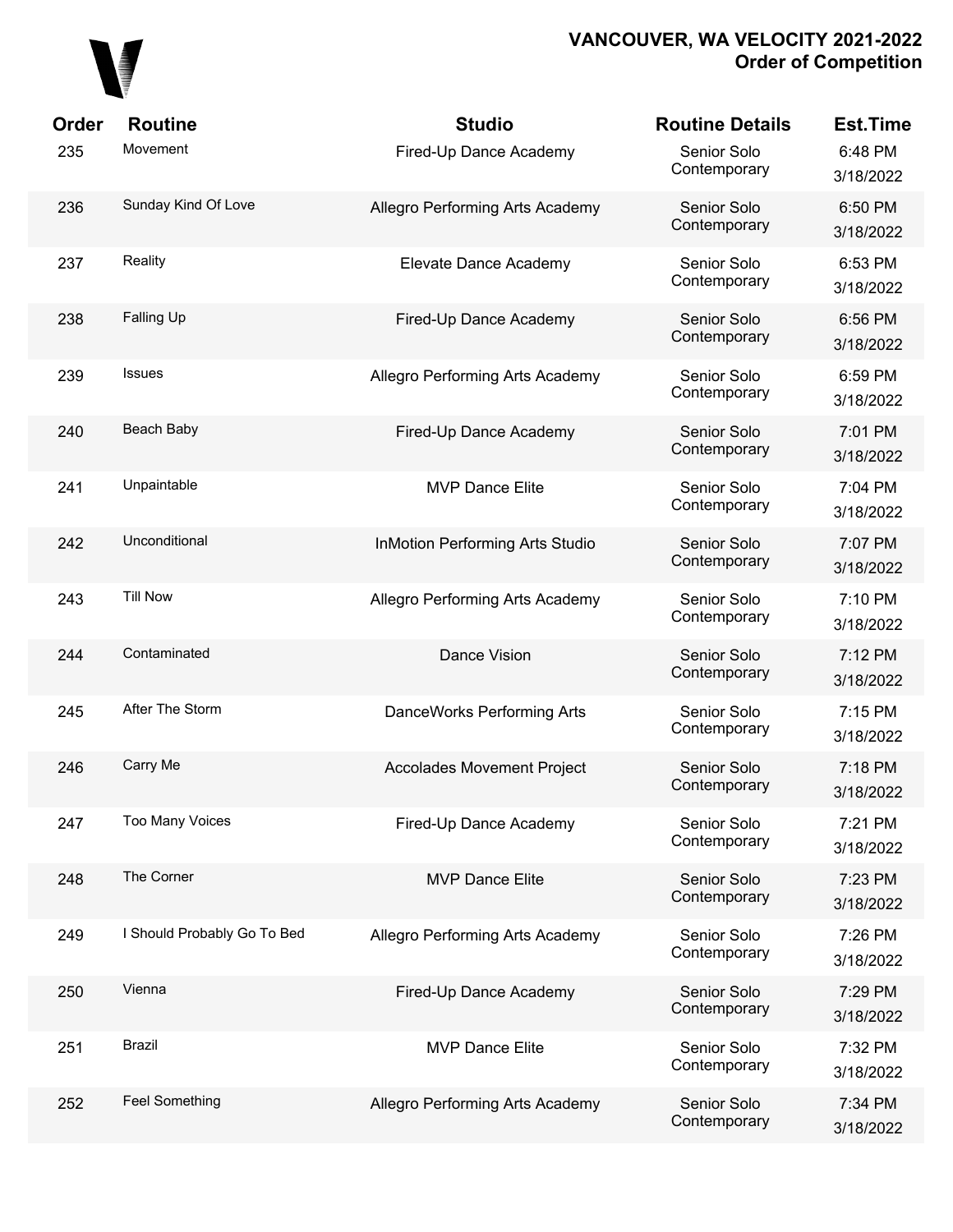

| Order | <b>Routine</b>             | <b>Studio</b>                        | <b>Routine Details</b>      | <b>Est.Time</b>      |
|-------|----------------------------|--------------------------------------|-----------------------------|----------------------|
| 253   | Love                       | Allegro Performing Arts Academy      | Senior Solo<br>Contemporary | 7:37 PM<br>3/18/2022 |
| 254   | Apple Juice                | Allegro Performing Arts Academy      | Senior Solo<br>Contemporary | 7:40 PM<br>3/18/2022 |
| 255   | Another One Bites The Dust | <b>High Velocity Dance Company</b>   | Senior Solo<br>Jazz         | 7:43 PM<br>3/18/2022 |
| 256   | Find a Way                 | Dance Vision                         | Senior Solo<br>Jazz         | 7:45 PM<br>3/18/2022 |
| 257   | Royl                       | DanceWorks Performing Arts           | Senior Solo<br>Jazz         | 7:48 PM<br>3/18/2022 |
| 258   | You Drive Me               | <b>MVP Dance Elite</b>               | Senior Solo<br>Jazz         | 7:51 PM<br>3/18/2022 |
| 259   | Danger Zone                | <b>New Vision Dance Center</b>       | Senior Solo<br>Jazz         | 7:54 PM<br>3/18/2022 |
| 260   | <b>Broken</b>              | <b>MVP Dance Elite</b>               | Senior Solo<br>Jazz         | 7:56 PM<br>3/18/2022 |
| 261   | Mein Herr                  | The Dance Connection Bend            | Senior Solo<br>Jazz         | 7:59 PM<br>3/18/2022 |
| 262   | **5 MINUTE JUDGES BREAK**  | <b>VELOCITY DANCE CONVENTION</b>     |                             | 8:02 PM<br>3/18/2022 |
| 263   | These Walls                | Fired-Up Dance Academy               | Senior Solo<br>Lyrical      | 8:07 PM<br>3/18/2022 |
| 264   | Reasons                    | <b>Granite Falls School of Dance</b> | Senior Solo<br>Lyrical      | 8:09 PM<br>3/18/2022 |
| 265   | Lay me down                | <b>Accolades Movement Project</b>    | Senior Solo<br>Lyrical      | 8:12 PM<br>3/18/2022 |
| 266   | Grace                      | Allegro Performing Arts Academy      | Senior Solo<br>Lyrical      | 8:15 PM<br>3/18/2022 |
| 267   | Cardigan                   | The Dance Connection Bend            | Senior Solo<br>Lyrical      | 8:18 PM<br>3/18/2022 |
| 268   | Lost On You                | <b>High Velocity Dance Company</b>   | Senior Solo<br>Lyrical      | 8:20 PM<br>3/18/2022 |
| 269   | La Vie En Rose             | DanceWorks Performing Arts           | Senior Solo<br>Lyrical      | 8:23 PM<br>3/18/2022 |
| 270   | $\circ$                    | Dance Vision                         | Senior Solo<br>Lyrical      | 8:26 PM<br>3/18/2022 |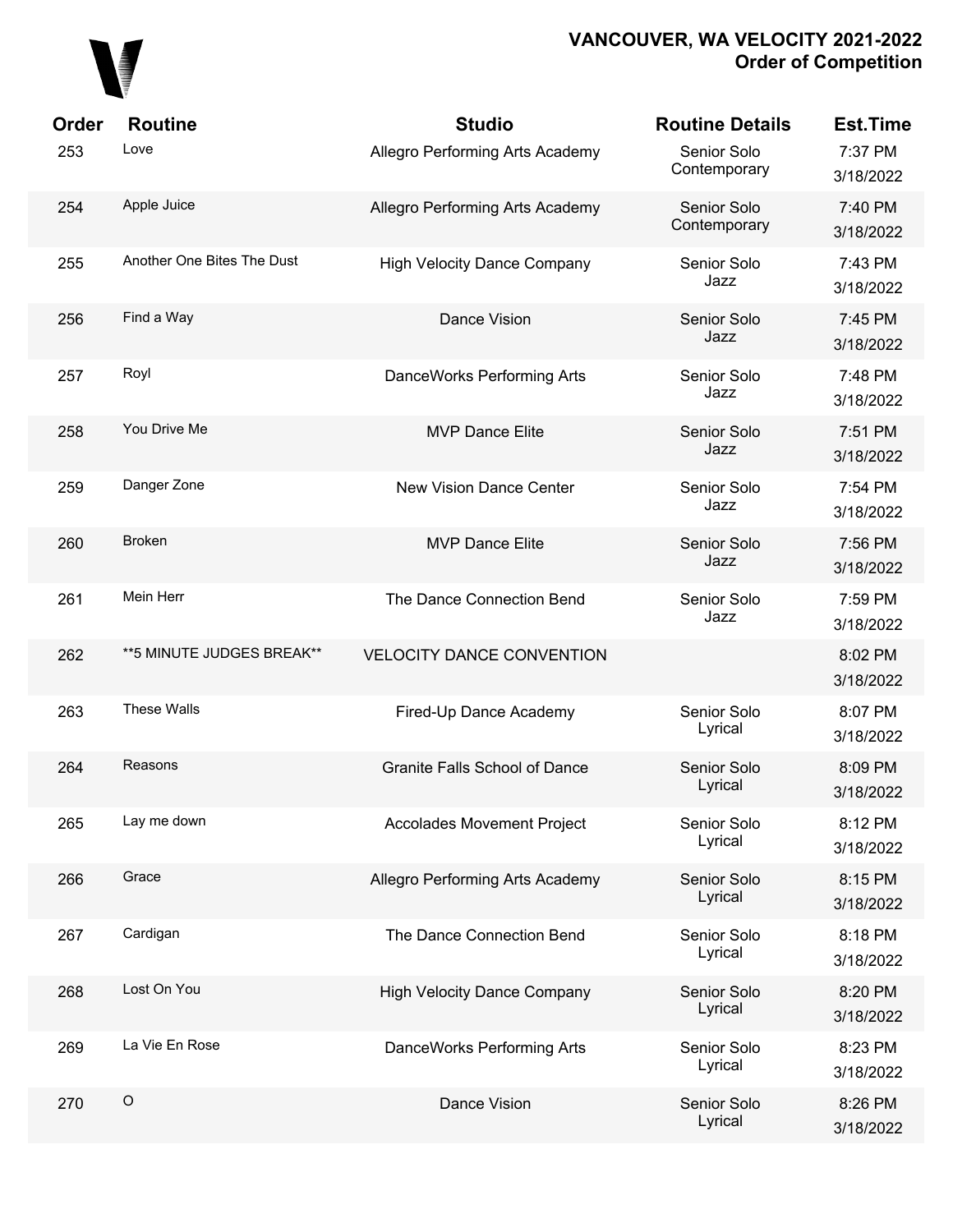

| Order | <b>Routine</b>              | <b>Studio</b>                          | <b>Routine Details</b> | <b>Est.Time</b>      |
|-------|-----------------------------|----------------------------------------|------------------------|----------------------|
| 271   | Glowing Up                  | <b>InMotion Performing Arts Studio</b> | Senior Solo<br>Lyrical | 8:29 PM<br>3/18/2022 |
| 272   | Older Than I Am             | <b>High Velocity Dance Company</b>     | Senior Solo<br>Lyrical | 8:31 PM<br>3/18/2022 |
| 273   | Pink                        | The Dance Connection Bend              | Senior Solo<br>Lyrical | 8:34 PM<br>3/18/2022 |
| 274   | Our Corner Of The Universe  | DanceWorks Performing Arts             | Senior Solo<br>Lyrical | 8:37 PM<br>3/18/2022 |
| 275   | Your Power                  | <b>High Velocity Dance Company</b>     | Senior Solo<br>Lyrical | 8:40 PM<br>3/18/2022 |
| 276   | Darling                     | Fired-Up Dance Academy                 | Senior Solo<br>Lyrical | 8:42 PM<br>3/18/2022 |
| 277   | Lonely                      | Allegro Performing Arts Academy        | Senior Solo<br>Lyrical | 8:45 PM<br>3/18/2022 |
| 278   | Falling                     | DanceWorks Performing Arts             | Senior Solo<br>Lyrical | 8:48 PM<br>3/18/2022 |
| 279   | Run                         | The Dance Connection Bend              | Senior Solo<br>Lyrical | 8:51 PM<br>3/18/2022 |
| 280   | Saint Honesty               | <b>High Velocity Dance Company</b>     | Senior Solo<br>Lyrical | 8:53 PM<br>3/18/2022 |
| 281   | Reaching For Cold Hands     | DanceWorks Performing Arts             | Senior Solo<br>Lyrical | 8:56 PM<br>3/18/2022 |
| 282   | <b>Bad Liar</b>             | DanceWorks Performing Arts             | Senior Solo<br>Lyrical | 8:59 PM<br>3/18/2022 |
| 283   | Seven Years                 | New Vision Dance Center                | Senior Solo<br>Lyrical | 9:02 PM<br>3/18/2022 |
| 284   | One Thing                   | Image Studio of Dance                  | Senior Solo<br>Lyrical | 9:04 PM<br>3/18/2022 |
| 285   | I Wanna Dance With Somebody | <b>MVP Dance Elite</b>                 | Senior Solo<br>Tap     | 9:07 PM<br>3/18/2022 |
| 286   | Workin' Day And Night       | The Dance Connection Bend              | Senior Solo<br>Tap     | 9:10 PM<br>3/18/2022 |
| 287   | Frozen Peas                 | Allegro Performing Arts Academy        | Senior Solo<br>Tap     | 9:13 PM<br>3/18/2022 |
| 288   | Skadoosh                    | <b>MVP Dance Elite</b>                 | Senior Solo<br>Tap     | 9:15 PM<br>3/18/2022 |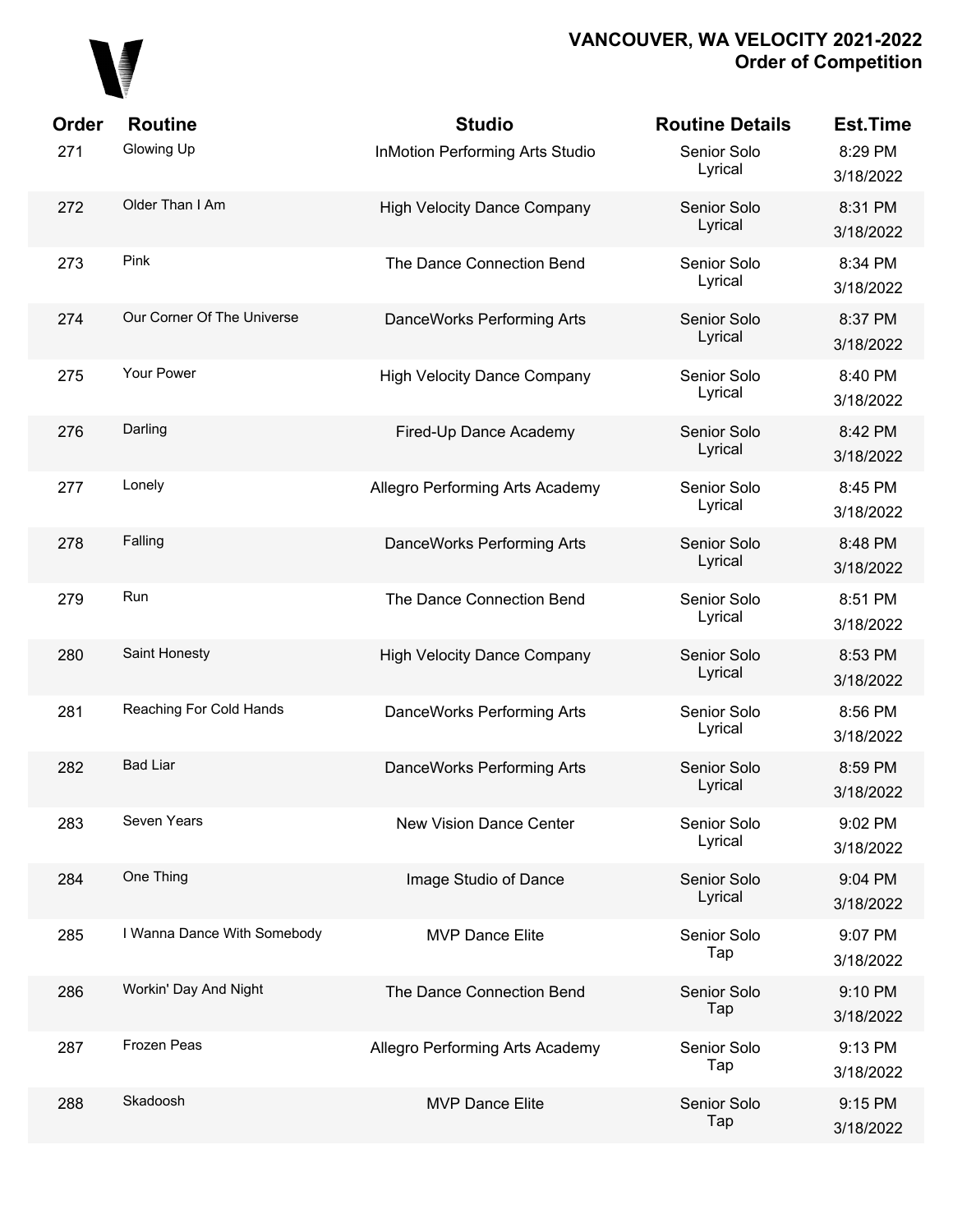

| Order | <b>Routine</b>               | <b>Studio</b>                    | <b>Routine Details</b>                | <b>Est.Time</b>       |
|-------|------------------------------|----------------------------------|---------------------------------------|-----------------------|
| 289   | Wanna Be                     | <b>MVP Dance Elite</b>           | Senior Solo<br>Tap                    | 9:18 PM<br>3/18/2022  |
| 290   | Ornament                     | Image Studio of Dance            | Senior Solo<br>Tap                    | 9:21 PM<br>3/18/2022  |
| 291   | <b>Mourning Song</b>         | <b>MVP Dance Elite</b>           | Senior Solo<br>Open                   | 9:24 PM<br>3/18/2022  |
| 292   | <b>Breathe Me</b>            | Dance Vision                     | Senior Solo<br>Open                   | 9:26 PM<br>3/18/2022  |
| 293   | <b>Ghost Town</b>            | <b>MVP Dance Elite</b>           | Senior Solo<br>Open                   | 9:29 PM<br>3/18/2022  |
| 294   | <b>Unreliable Geometries</b> | <b>New Vision Dance Center</b>   | Senior Solo<br>Open                   | 9:32 PM<br>3/18/2022  |
| 295   | Don't Rain On My Parade      | <b>New Vision Dance Center</b>   | Senior Solo<br><b>Musical Theater</b> | 9:35 PM<br>3/18/2022  |
| 296   | Promenade Du Marquereau      | Image Studio of Dance            | Senior Duo/Trio<br>Tap                | 9:37 PM<br>3/18/2022  |
| 297   | What They Think              | <b>MVP Dance Elite</b>           | Senior Solo<br>Hip-Hop                | 9:40 PM<br>3/18/2022  |
| 298   | Closer                       | Image Studio of Dance            | Senior Solo<br>Hip-Hop                | 9:43 PM<br>3/18/2022  |
| 299   | <b>BIA</b>                   | <b>MVP Dance Elite</b>           | Senior Solo<br>Hip-Hop                | 9:46 PM<br>3/18/2022  |
| 300   | Life Is Not The Same         | Image Studio of Dance            | Senior Duo/Trio<br>Contemporary       | 9:48 PM<br>3/18/2022  |
| 301   | Shhh                         | The Dance Connection Bend        | Senior Solo<br>Hip-Hop                | 9:51 PM<br>3/18/2022  |
| 302   | ** 5 MINUTE JUDGES BREAK**   | <b>VELOCITY DANCE CONVENTION</b> |                                       | 9:54 PM<br>3/18/2022  |
| 303   | Locomotion                   | Allegro Performing Arts Academy  | Senior Duo/Trio<br>Contemporary       | 9:59 PM<br>3/18/2022  |
| 304   | Ending                       | Fired-Up Dance Academy           | Senior Duo/Trio<br>Contemporary       | 10:01 PM<br>3/18/2022 |
| 305   | My Mind                      | Fired-Up Dance Academy           | Senior Duo/Trio<br>Contemporary       | 10:04 PM<br>3/18/2022 |
| 306   | The Abyss                    | Image Studio of Dance            | Senior Duo/Trio<br>Hip-Hop            | 10:07 PM<br>3/18/2022 |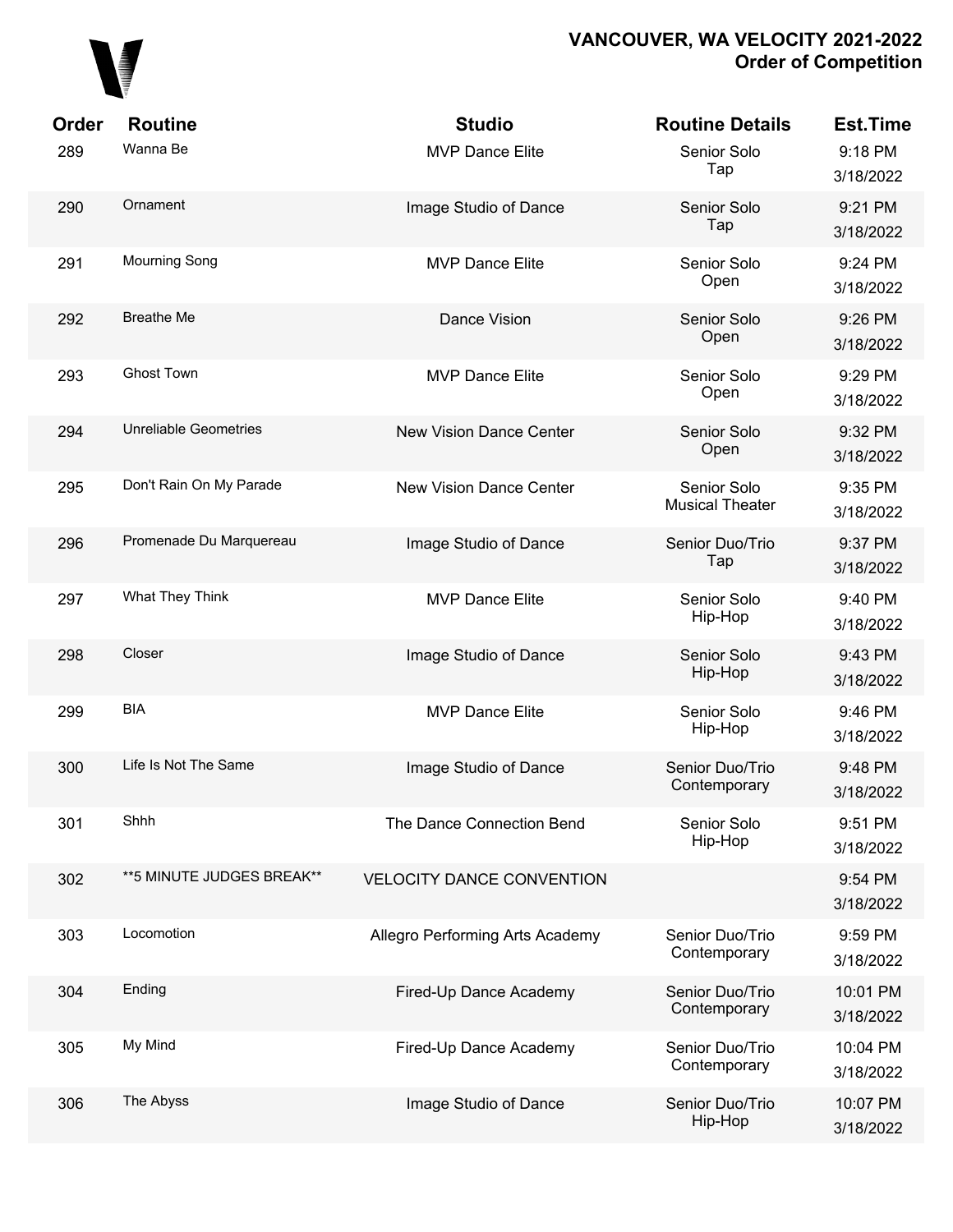

| Order | <b>Routine</b>    | <b>Studio</b>                          | <b>Routine Details</b>              | <b>Est.Time</b>       |
|-------|-------------------|----------------------------------------|-------------------------------------|-----------------------|
| 307   | Rush              | Allegro Performing Arts Academy        | Senior Duo/Trio<br>Contemporary     | 10:10 PM<br>3/18/2022 |
| 308   | Echoes            | <b>InMotion Performing Arts Studio</b> | Senior Duo/Trio<br>Contemporary     | 10:12 PM<br>3/18/2022 |
| 309   | Hourglass         | Image Studio of Dance                  | Senior Duo/Trio<br>Jazz             | 10:15 PM<br>3/18/2022 |
| 310   | DD                | <b>MVP Dance Elite</b>                 | Senior Duo/Trio<br>Tap              | 10:18 PM<br>3/18/2022 |
| 311   | Undone            | Image Studio of Dance                  | Senior Small Group<br><b>Ballet</b> | 10:21 PM<br>3/18/2022 |
| 312   | Wings             | <b>New Vision Dance Center</b>         | Senior Duo/Trio<br>Lyrical          | 10:24 PM<br>3/18/2022 |
| 313   | Like A River Runs | Fired-Up Dance Academy                 | Senior Small Group<br>Contemporary  | 10:26 PM<br>3/18/2022 |
| 314   | Default           | <b>MVP Dance Elite</b>                 | Senior Small Group<br>Contemporary  | 10:29 PM<br>3/18/2022 |
| 315   | BackUp Generator  | <b>InMotion Performing Arts Studio</b> | Senior Small Group<br>Contemporary  | 10:32 PM<br>3/18/2022 |
| 316   | Weightless        | Image Studio of Dance                  | Senior Small Group<br>Contemporary  | 10:35 PM<br>3/18/2022 |
| 317   | Got It            | The Dance Connection Bend              | Senior Small Group<br>Jazz          | 10:38 PM<br>3/18/2022 |
| 318   | Sicko Drop        | DanceWorks Performing Arts             | Senior Small Group<br>Jazz          | 10:41 PM<br>3/18/2022 |
| 319   | Fort              | Dance Vision                           | Senior Small Group<br>Jazz          | 10:44 PM<br>3/18/2022 |
| 320   | Omg               | Image Studio of Dance                  | Senior Small Group<br>Jazz          | 10:47 PM<br>3/18/2022 |
| 321   | Body Language     | <b>MVP Dance Elite</b>                 | Senior Small Group<br>Jazz          | 10:50 PM<br>3/18/2022 |
| 322   | Falling           | <b>High Velocity Dance Company</b>     | Senior Small Group<br>Lyrical       | 10:53 PM<br>3/18/2022 |
| 323   | Snowing           | Fired-Up Dance Academy                 | Senior Small Group<br>Contemporary  | 10:56 PM<br>3/18/2022 |
| 324   | <b>Wide Awake</b> | Image Studio of Dance                  | Senior Small Group<br>Lyrical       | 10:59 PM<br>3/18/2022 |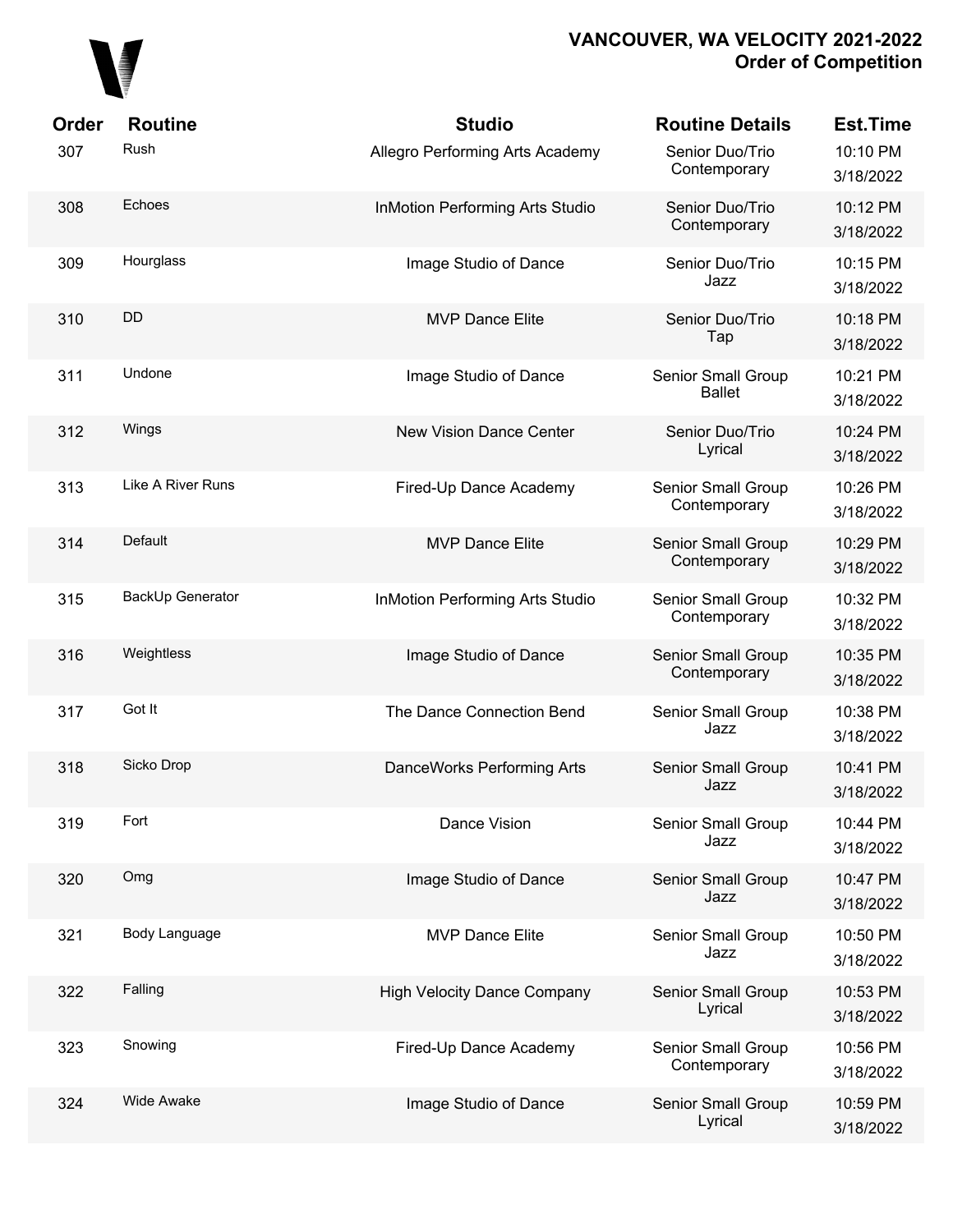

| Order<br>325 | <b>Routine</b><br>Way Too  | <b>Studio</b><br><b>MVP Dance Elite</b> | <b>Routine Details</b><br>Senior Small Group | <b>Est.Time</b><br>11:02 PM |
|--------------|----------------------------|-----------------------------------------|----------------------------------------------|-----------------------------|
|              |                            |                                         | Hip-Hop                                      | 3/18/2022                   |
| 326          | <b>CRZY</b>                | The Dance Connection Bend               | Senior Small Group<br>Hip-Hop                | 11:05 PM<br>3/18/2022       |
| 327          | Stupid                     | Fired-Up Dance Academy                  | Senior Small Group<br>Lyrical                | 11:08 PM<br>3/18/2022       |
| 328          | **AWARDS**                 | <b>VELOCITY DANCE CONVENTION</b>        |                                              | 11:10 PM<br>3/18/2022       |
| 329          | Got To Be Real             | Image Studio of Dance                   | Mini Small Group<br>Jazz                     | 2:00 PM<br>3/19/2022        |
| 330          | Wish You Would Listen      | The Dance Connection Bend               | Junior Small Group<br>Contemporary           | 2:03 PM<br>3/19/2022        |
| 331          | J'Adore Paris              | Fired-Up Dance Academy                  | Mini Small Group<br>Jazz                     | 2:06 PM<br>3/19/2022        |
| 332          | Xox                        | <b>InMotion Performing Arts Studio</b>  | Mini Small Group<br>Jazz                     | 2:09 PM<br>3/19/2022        |
| 333          | Like A Girl                | DanceWorks Performing Arts              | Mini Small Group<br>Jazz                     | 2:12 PM<br>3/19/2022        |
| 334          | Go The Distance            | Fired-Up Dance Academy                  | Mini Small Group<br>Lyrical                  | 2:15 PM<br>3/19/2022        |
| 335          | Lullaby Of Broadway        | Image Studio of Dance                   | Mini Small Group<br>Tap                      | 2:18 PM<br>3/19/2022        |
| 336          | Home                       | <b>InMotion Performing Arts Studio</b>  | Mini Small Group<br>Lyrical                  | 2:21 PM<br>3/19/2022        |
| 337          | In The Cards               | <b>Granite Falls School of Dance</b>    | Junior Small Group<br>Jazz                   | 2:24 PM<br>3/19/2022        |
| 338          | Feels So Good              | The Dance Connection Bend               | Junior Small Group<br>Jazz                   | 2:27 PM<br>3/19/2022        |
| 339          | Save the Last dance for me | <b>Accolades Movement Project</b>       | Junior Small Group<br>Jazz                   | 2:30 PM<br>3/19/2022        |
| 340          | Candyman                   | <b>MVP Dance Elite</b>                  | Junior Small Group<br>Jazz                   | 2:33 PM<br>3/19/2022        |
| 341          | Oui Oui Oui Oui            | DanceWorks Performing Arts              | Junior Small Group<br>Jazz                   | 2:36 PM<br>3/19/2022        |
| 342          | $9-5$                      | Image Studio of Dance                   | Mini Small Group<br><b>Musical Theater</b>   | 2:39 PM<br>3/19/2022        |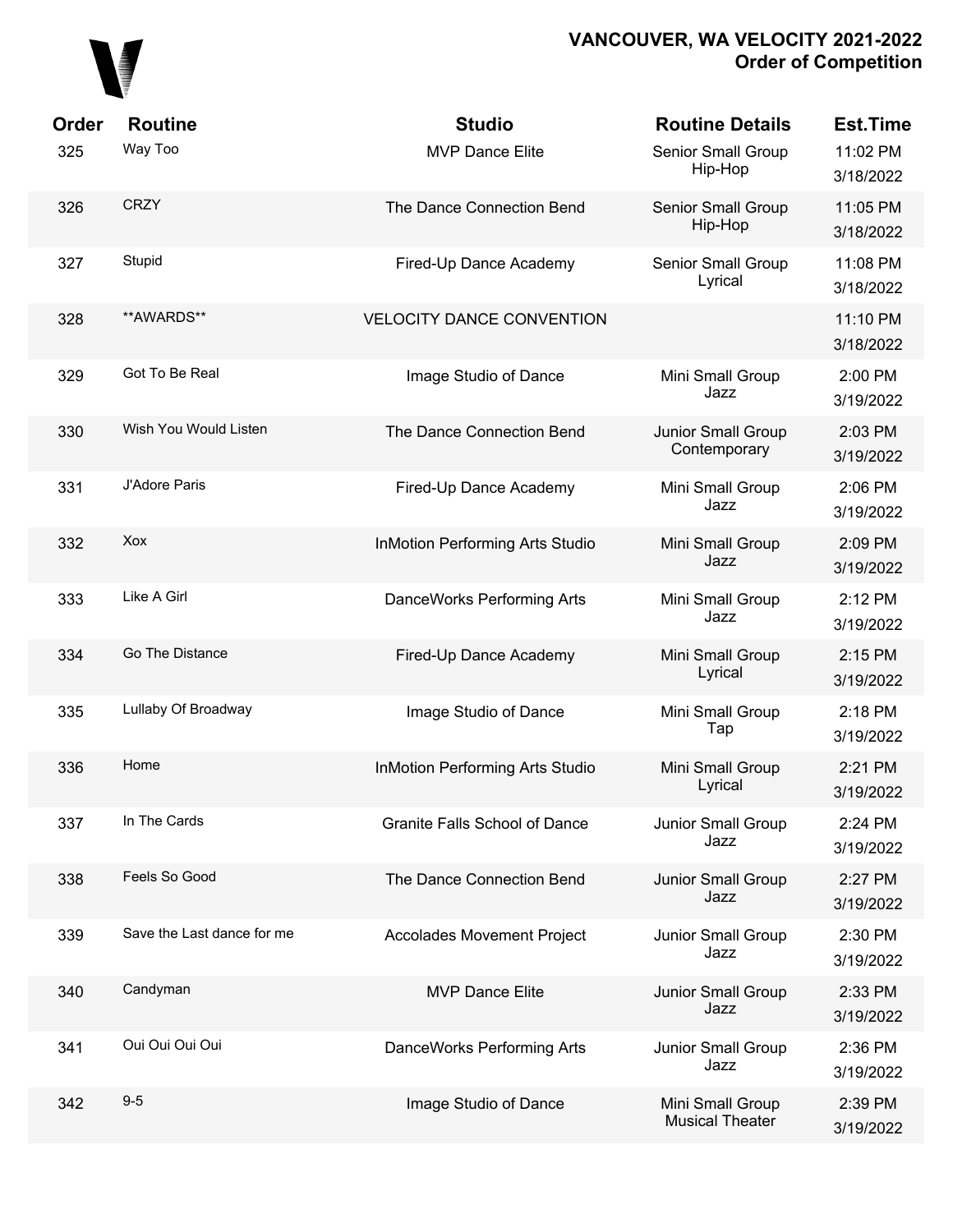

| Order | <b>Routine</b>             | <b>Studio</b>                          | <b>Routine Details</b>                                          | <b>Est.Time</b>      |
|-------|----------------------------|----------------------------------------|-----------------------------------------------------------------|----------------------|
| 343   | Salvation                  | The Dance Connection Bend              | Junior Small Group<br>Lyrical                                   | 2:42 PM<br>3/19/2022 |
| 344   | Ride The Rhythm            | Image Studio of Dance                  | Junior Small Group<br>Jazz                                      | 2:45 PM<br>3/19/2022 |
| 345   | Footprints                 | <b>Accolades Movement Project</b>      | Junior Small Group<br>Lyrical                                   | 2:48 PM<br>3/19/2022 |
| 346   | Hold My Girl               | DanceWorks Performing Arts             | Junior Small Group<br>Lyrical                                   | 2:51 PM<br>3/19/2022 |
| 347   | Paid                       | Image Studio of Dance                  | Mini Small Group<br>Hip-Hop                                     | 2:54 PM<br>3/19/2022 |
| 348   | <b>Boogie Shoes</b>        | The Dance Connection Bend              | Junior Small Group<br>Tap                                       | 2:57 PM<br>3/19/2022 |
| 349   | Galatea                    | Image Studio of Dance                  | <b>Intermediate Small</b><br>Group<br>$D$ $Al$ $A$ <sup>+</sup> | 3:00 PM<br>3/19/2022 |
| 350   | L'autre                    | Image Studio of Dance                  | <b>Intermediate Small</b><br>Group<br>$D$ $Al$ $Al$             | 3:03 PM<br>3/19/2022 |
| 351   | Steamboat Willie           | Fired-Up Dance Academy                 | Junior Large Group<br>Tap                                       | 3:06 PM<br>3/19/2022 |
| 352   | Pandamonium                | <b>MVP Dance Elite</b>                 | Junior Large Group<br>Hip-Hop                                   | 3:09 PM<br>3/19/2022 |
| 353   | Mr Blue Sky                | DanceWorks Performing Arts             | Junior Large Group<br>Contemporary                              | 3:12 PM<br>3/19/2022 |
| 354   | Paper Planes               | Image Studio of Dance                  | Intermediate Small<br>Group<br>Contampararu                     | 3:15 PM<br>3/19/2022 |
| 355   | Shake Your Groove Thing    | The Dance Connection Bend              | Junior Small Group<br>Open                                      | 3:18 PM<br>3/19/2022 |
| 356   | Bodyintoshapes             | Image Studio of Dance                  | <b>Intermediate Small</b><br>Group<br>$C$ ontomnoroni           | 3:21 PM<br>3/19/2022 |
| 357   | The Frozen World           | <b>InMotion Performing Arts Studio</b> | <b>Intermediate Small</b><br>Group<br>$C$ ontomnoroni           | 3:24 PM<br>3/19/2022 |
| 358   | Drumming Song              | <b>MVP Dance Elite</b>                 | <b>Intermediate Small</b><br>Group<br>$C$ ontomnoroni           | 3:27 PM<br>3/19/2022 |
| 359   | Sparklejollytwinklejingley | The Dance Connection Bend              | Junior Large Group<br><b>Musical Theater</b>                    | 3:30 PM<br>3/19/2022 |
| 360   | Don't Wanna Dance          | Image Studio of Dance                  | <b>Intermediate Small</b><br>Group<br>$ln -$                    | 3:33 PM<br>3/19/2022 |
|       |                            |                                        |                                                                 |                      |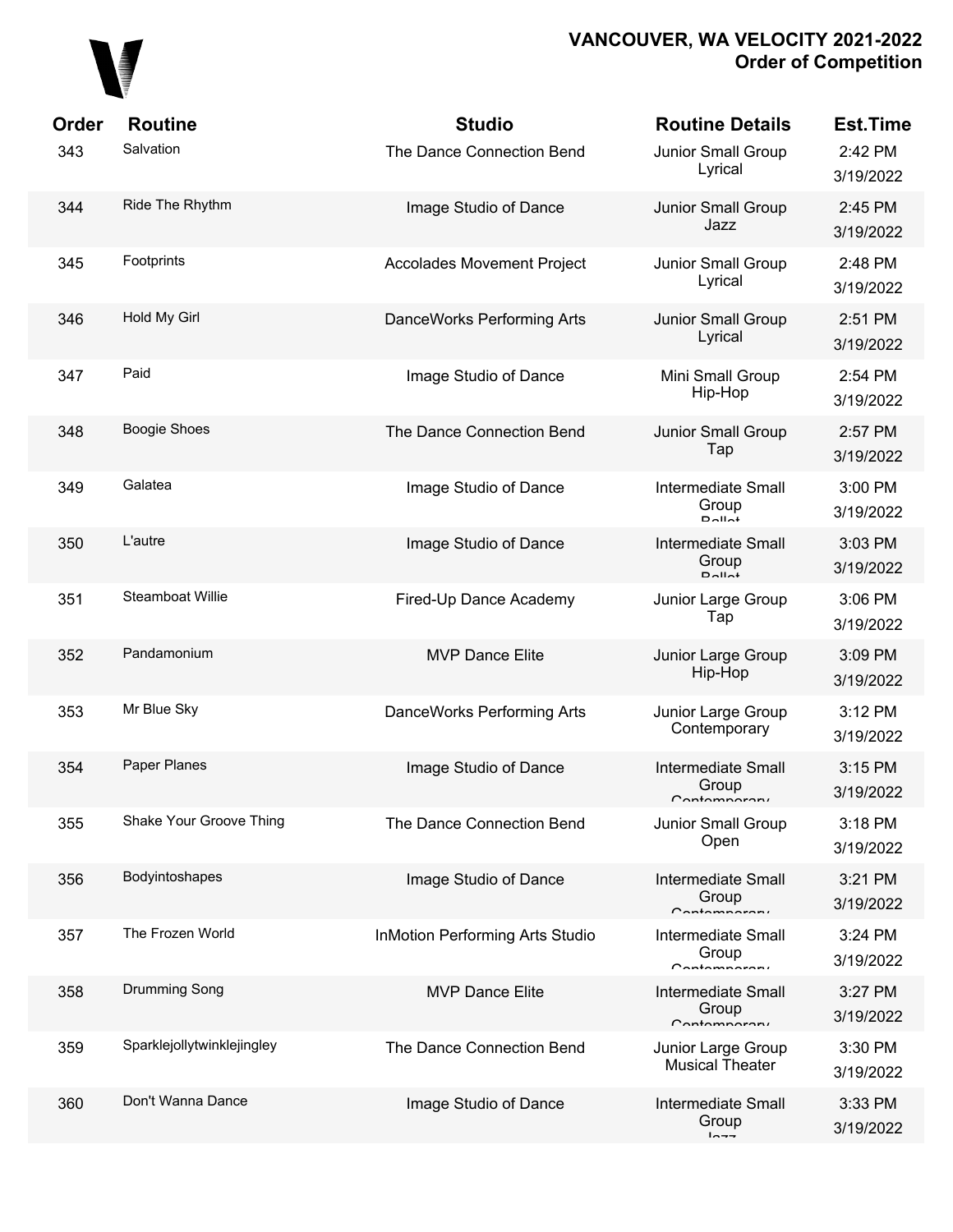

| Order | <b>Routine</b>             | <b>Studio</b>                          | <b>Routine Details</b>                                  | <b>Est.Time</b>      |
|-------|----------------------------|----------------------------------------|---------------------------------------------------------|----------------------|
| 361   | Boy You Can Keep It        | Image Studio of Dance                  | <b>Intermediate Small</b><br>Group<br>$ln -$            | 3:36 PM<br>3/19/2022 |
| 362   | ** 5 MINUTE JUDGES BREAK** | <b>VELOCITY DANCE CONVENTION</b>       |                                                         | 3:39 PM<br>3/19/2022 |
| 363   | The Leaving Song           | <b>Accolades Movement Project</b>      | <b>Intermediate Small</b><br>Group<br>$C$ ontomnoroni   | 3:44 PM<br>3/19/2022 |
| 364   | River Deep Mountain High   | Fired-Up Dance Academy                 | <b>Intermediate Small</b><br>Group<br>$ln -1$           | 3:47 PM<br>3/19/2022 |
| 365   | Rain Dance                 | Dance Vision                           | <b>Intermediate Small</b><br>Group<br>$ln -1$           | 3:50 PM<br>3/19/2022 |
| 366   | Life In Letters            | Image Studio of Dance                  | <b>Intermediate Small</b><br>Group<br>$l$ vriant        | 3:53 PM<br>3/19/2022 |
| 367   | Other Side Of The World    | Image Studio of Dance                  | <b>Intermediate Small</b><br>Group<br><b>Ludool</b>     | 3:56 PM<br>3/19/2022 |
| 368   | Lucky                      | <b>Accolades Movement Project</b>      | <b>Intermediate Small</b><br>Group<br>$ln -1$           | 3:59 PM<br>3/19/2022 |
| 369   | <b>Canned Heat</b>         | <b>High Velocity Dance Company</b>     | <b>Intermediate Small</b><br>Group<br>$ln -1$           | 4:02 PM<br>3/19/2022 |
| 370   | That Thing You Do          | Fired-Up Dance Academy                 | <b>Intermediate Small</b><br>Group<br>$ln -1$           | 4:05 PM<br>3/19/2022 |
| 371   | <b>BAM</b>                 | <b>MVP Dance Elite</b>                 | <b>Intermediate Small</b><br>Group<br>$ln - -$          | 4:08 PM<br>3/19/2022 |
| 372   | Freedom Jazz Dance         | Image Studio of Dance                  | <b>Intermediate Small</b><br>Group<br>$T_{\cap n}$      | 4:11 PM<br>3/19/2022 |
| 373   | This Old Heart Of Mine     | <b>InMotion Performing Arts Studio</b> | Intermediate Small<br>Group<br>$ln -$                   | 4:14 PM<br>3/19/2022 |
| 374   | Soldiers                   | The Dance Connection Bend              | Intermediate Small<br>Group<br>اممنسدا                  | 4:17 PM<br>3/19/2022 |
| 375   | Halo                       | Dance Vision                           | <b>Intermediate Small</b><br>Group<br>$l$ winnl         | 4:20 PM<br>3/19/2022 |
| 376   | Hold Onto Me               | <b>High Velocity Dance Company</b>     | Intermediate Small<br>Group<br>أممنين ا                 | 4:23 PM<br>3/19/2022 |
| 377   | One Night Only             | Image Studio of Dance                  | <b>Intermediate Small</b><br>Group<br>$M1$ $C2$ Theater | 4:26 PM<br>3/19/2022 |
| 378   | <b>Big Girl Now</b>        | <b>MVP Dance Elite</b>                 | Intermediate Small<br>Group<br>Munical Thooter          | 4:29 PM<br>3/19/2022 |
|       |                            |                                        |                                                         |                      |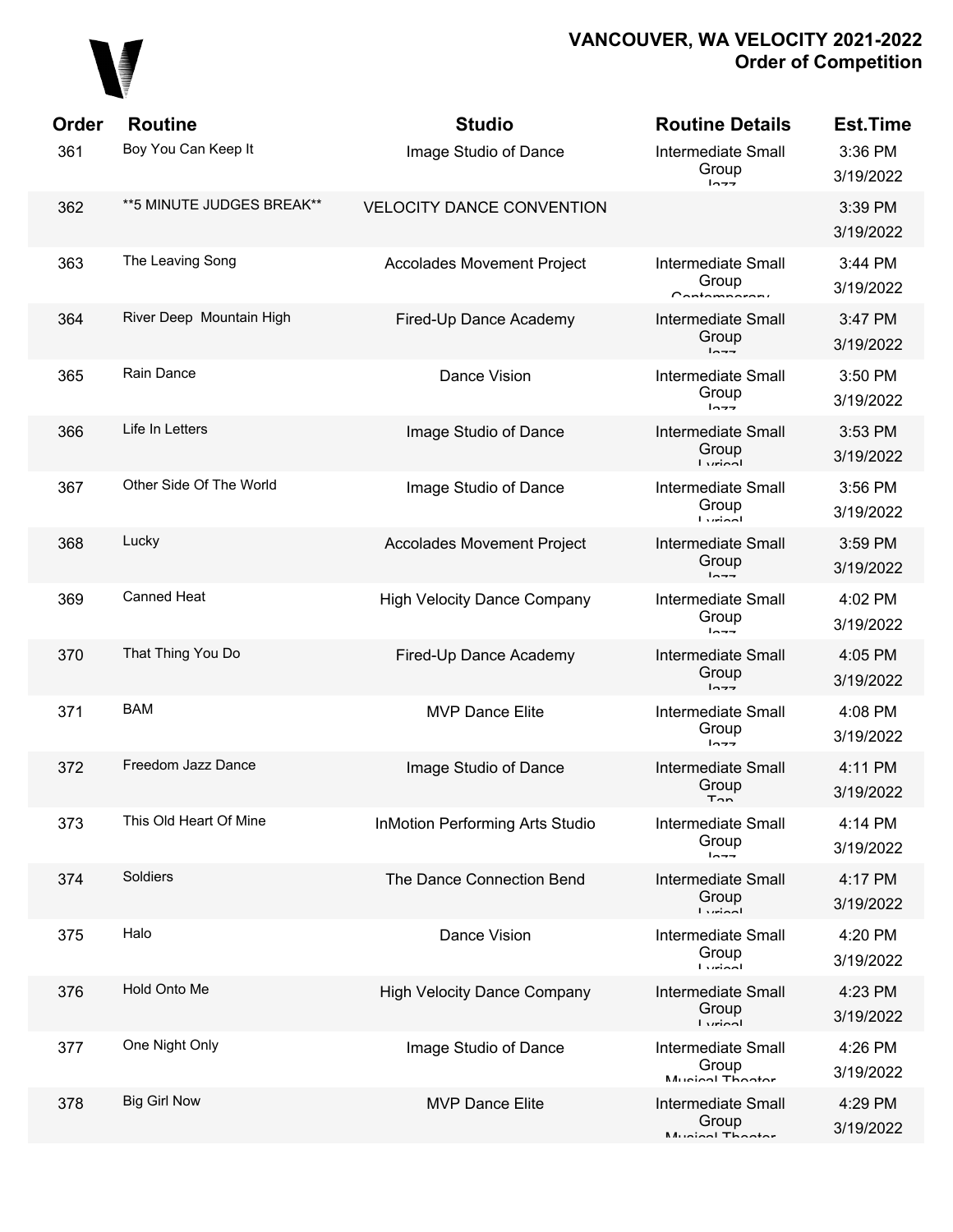

| Order | <b>Routine</b>        | <b>Studio</b>                        | <b>Routine Details</b>                                                    | <b>Est.Time</b>      |
|-------|-----------------------|--------------------------------------|---------------------------------------------------------------------------|----------------------|
| 379   | Out Of This World     | Image Studio of Dance                | <b>Intermediate Small</b><br>Group<br>$T_{\cap n}$                        | 4:32 PM<br>3/19/2022 |
| 380   | Shake That            | The Dance Connection Bend            | <b>Intermediate Small</b><br>Group<br>$\overline{u}$ in $\overline{u}$ nn | 4:35 PM<br>3/19/2022 |
| 381   | Let Me Live           | Image Studio of Dance                | <b>Intermediate Small</b><br>Group<br>$\mathsf{u}$ in $\mathsf{u}$ nn     | 4:38 PM<br>3/19/2022 |
| 382   | Cha Cha Party         | <b>MVP Dance Elite</b>               | Intermediate Large<br>Group<br>$10 - 7$                                   | 4:41 PM<br>3/19/2022 |
| 383   | Love is Alive         | <b>Accolades Movement Project</b>    | Intermediate Large<br>Group<br>$ln -$                                     | 4:44 PM<br>3/19/2022 |
| 384   | Kokomo                | Fired-Up Dance Academy               | Intermediate Large<br>Group<br>$10 - 7$                                   | 4:47 PM<br>3/19/2022 |
| 385   | Nicest Kids In Town   | Image Studio of Dance                | Intermediate Large<br>Group<br>Munical Thootor                            | 4:50 PM<br>3/19/2022 |
| 386   | Beezneez              | <b>MVP Dance Elite</b>               | Intermediate Large<br>Group<br>$T_{\cap n}$                               | 4:53 PM<br>3/19/2022 |
| 387   | Home                  | <b>Granite Falls School of Dance</b> | Intermediate Large<br>Group<br>Onnn                                       | 4:56 PM<br>3/19/2022 |
| 388   | Spectrum              | The Dance Connection Bend            | Intermediate Large<br>Group<br>$\sim$                                     | 4:59 PM<br>3/19/2022 |
| 389   | <b>Burnin Up</b>      | Image Studio of Dance                | Intermediate Large<br>Group<br>$\overline{u}$ in $\overline{u}$ an        | 5:02 PM<br>3/19/2022 |
| 390   | Impulse               | <b>MVP Dance Elite</b>               | Intermediate Large<br>Group<br>Lin Llon                                   | 5:05 PM<br>3/19/2022 |
| 391   | What About Us         | Fired-Up Dance Academy               | Intermediate Production<br>Contemporary                                   | 5:08 PM<br>3/19/2022 |
| 392   | **AWARDS**            | <b>VELOCITY DANCE CONVENTION</b>     |                                                                           | 5:15 PM<br>3/19/2022 |
| 393   | To Build A Home       | Fired-Up Dance Academy               | Senior Line<br>Contemporary                                               | 5:50 PM<br>3/19/2022 |
| 394   | Friends from Coppelia | <b>New Vision Dance Center</b>       | <b>Teen Small Group</b><br><b>Ballet</b>                                  | 5:55 PM<br>3/19/2022 |
| 395   | Mama Mia              | Image Studio of Dance                | <b>Teen Production</b><br><b>Musical Theater</b>                          | 5:58 PM<br>3/19/2022 |
| 396   | <b>RAW</b>            | <b>MVP Dance Elite</b>               | Senior Line<br>Hip-Hop                                                    | 6:04 PM<br>3/19/2022 |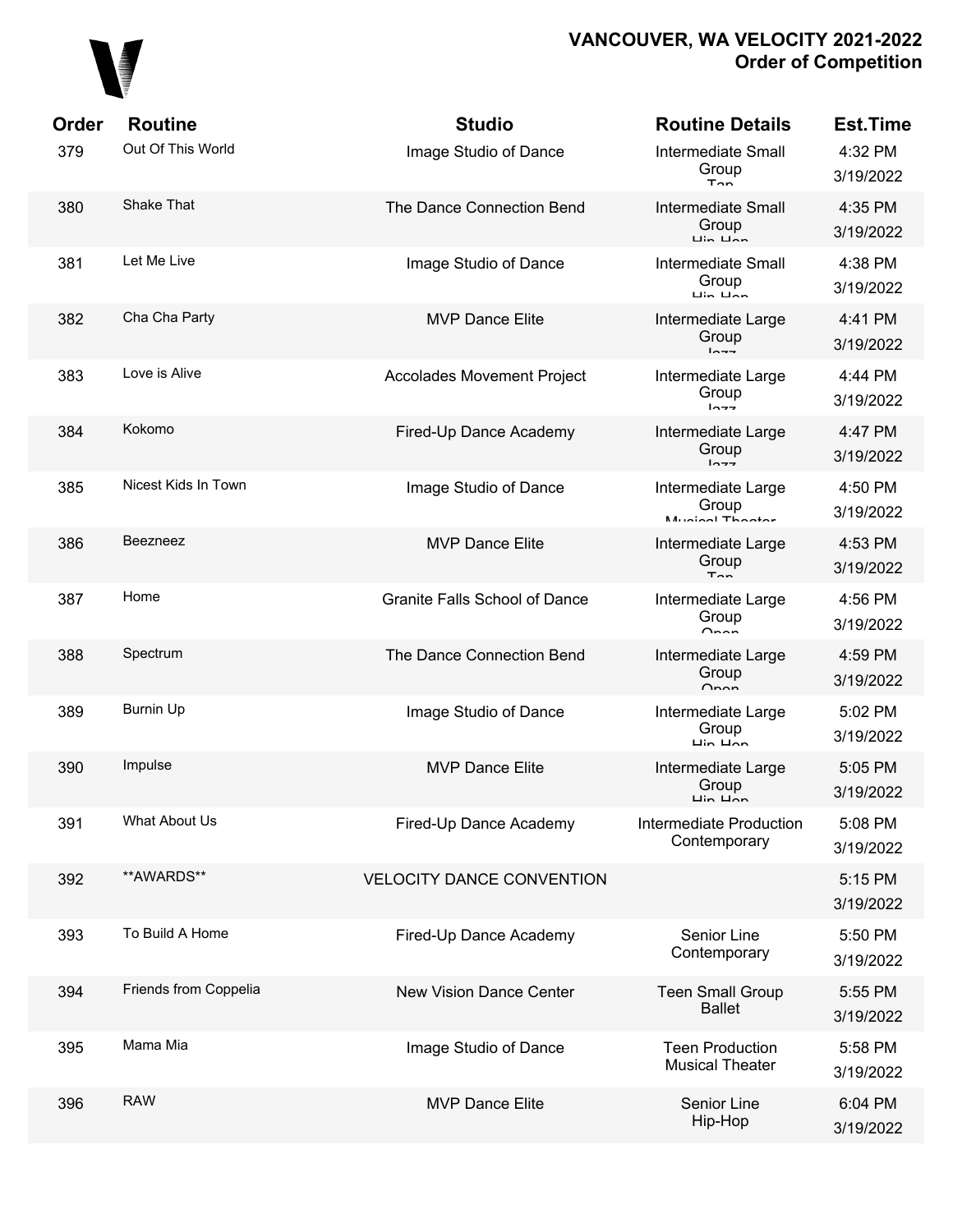# 

| Order | <b>Routine</b>        | <b>Studio</b>                          | <b>Routine Details</b>                   | <b>Est.Time</b>      |
|-------|-----------------------|----------------------------------------|------------------------------------------|----------------------|
| 397   | Atmosphere            | <b>InMotion Performing Arts Studio</b> | <b>Teen Small Group</b><br>Contemporary  | 6:09 PM<br>3/19/2022 |
| 398   | I Love You            | <b>New Vision Dance Center</b>         | <b>Teen Small Group</b><br>Contemporary  | 6:12 PM<br>3/19/2022 |
| 399   | Can't Turn You Loose  | Fired-Up Dance Academy                 | <b>Teen Line</b><br>Jazz                 | 6:15 PM<br>3/19/2022 |
| 400   | We Move               | Image Studio of Dance                  | <b>Teen Small Group</b><br><b>Ballet</b> | 6:20 PM<br>3/19/2022 |
| 401   | Oblivion              | The Dance Connection Bend              | <b>Teen Small Group</b><br>Contemporary  | 6:23 PM<br>3/19/2022 |
| 402   | All Human Beings      | <b>High Velocity Dance Company</b>     | <b>Teen Small Group</b><br>Contemporary  | 6:26 PM<br>3/19/2022 |
| 403   | <b>Strangers</b>      | Fired-Up Dance Academy                 | <b>Teen Small Group</b><br>Contemporary  | 6:29 PM<br>3/19/2022 |
| 404   | Dollarama             | DanceWorks Performing Arts             | <b>Teen Small Group</b><br>Contemporary  | 6:32 PM<br>3/19/2022 |
| 405   | Human                 | <b>MVP Dance Elite</b>                 | <b>Teen Small Group</b><br>Contemporary  | 6:35 PM<br>3/19/2022 |
| 406   | Gone                  | Image Studio of Dance                  | <b>Teen Small Group</b><br>Contemporary  | 6:38 PM<br>3/19/2022 |
| 407   | Make A Stand          | Fired-Up Dance Academy                 | <b>Teen Small Group</b><br>Contemporary  | 6:41 PM<br>3/19/2022 |
| 408   | Constellation         | <b>InMotion Performing Arts Studio</b> | <b>Teen Small Group</b><br>Contemporary  | 6:44 PM<br>3/19/2022 |
| 409   | So Done               | The Dance Connection Bend              | <b>Teen Small Group</b><br>Contemporary  | 6:47 PM<br>3/19/2022 |
| 410   | Cornerstone           | DanceWorks Performing Arts             | <b>Teen Small Group</b><br>Contemporary  | 6:50 PM<br>3/19/2022 |
| 411   | Looks Like Me         | Fired-Up Dance Academy                 | <b>Teen Small Group</b><br>Contemporary  | 6:53 PM<br>3/19/2022 |
| 412   | Move                  | New Vision Dance Center                | <b>Teen Small Group</b><br>Jazz          | 6:56 PM<br>3/19/2022 |
| 413   | Get By                | Image Studio of Dance                  | <b>Teen Small Group</b><br>Jazz          | 6:59 PM<br>3/19/2022 |
| 414   | <b>Black and Gold</b> | The Dance Connection Bend              | <b>Teen Small Group</b><br>Jazz          | 7:02 PM<br>3/19/2022 |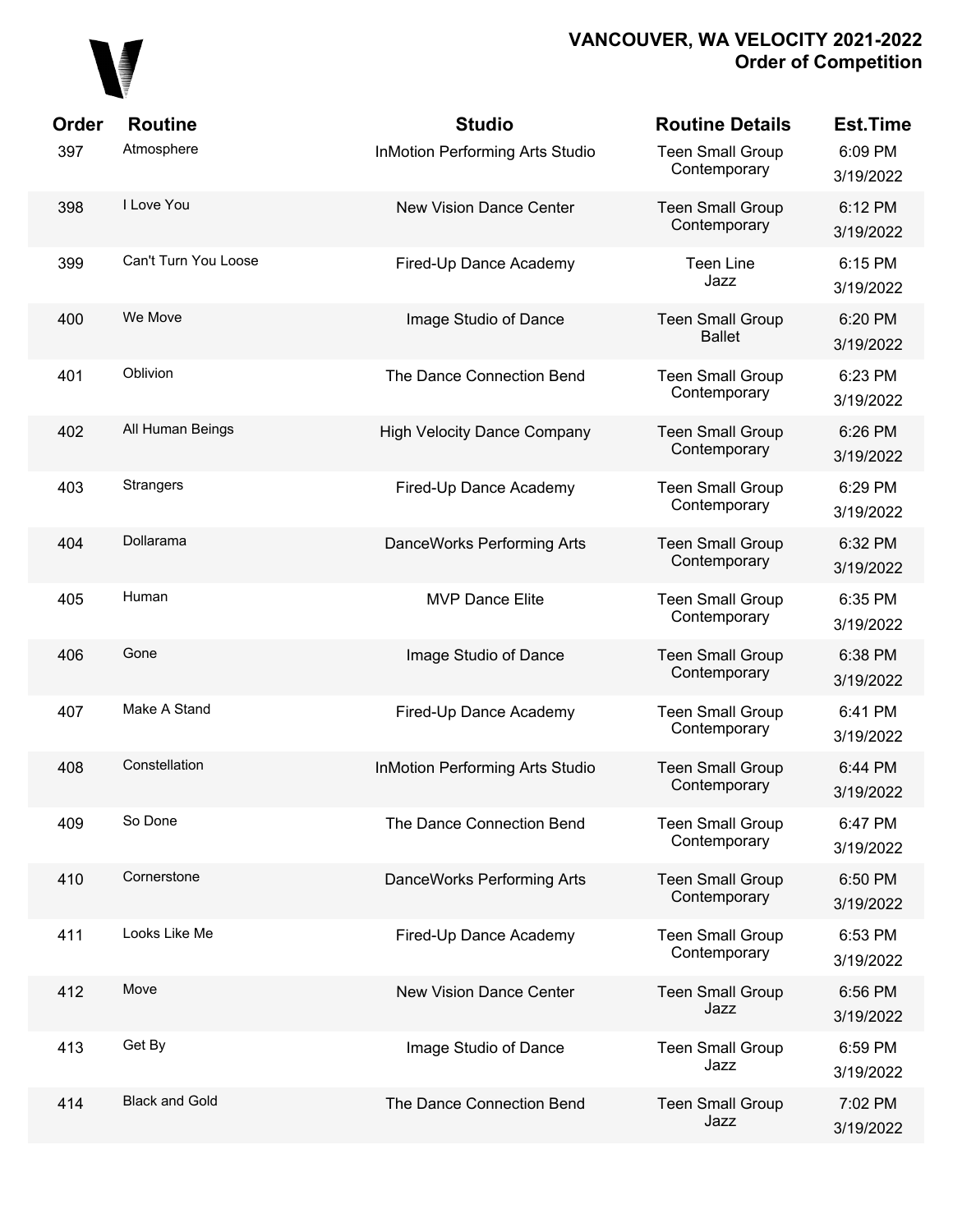

| <b>Order</b> | <b>Routine</b>             | <b>Studio</b>                          | <b>Routine Details</b>                            | <b>Est.Time</b>      |
|--------------|----------------------------|----------------------------------------|---------------------------------------------------|----------------------|
| 415          | New Dorp New York          | <b>High Velocity Dance Company</b>     | <b>Teen Small Group</b><br>Jazz                   | 7:05 PM<br>3/19/2022 |
| 416          | Give Me a Beat             | <b>MVP Dance Elite</b>                 | <b>Teen Small Group</b><br>Jazz                   | 7:08 PM<br>3/19/2022 |
| 417          | Why Don't You Do Right     | Fired-Up Dance Academy                 | <b>Teen Small Group</b><br>Jazz                   | 7:11 PM<br>3/19/2022 |
| 418          | <b>Another Life</b>        | Image Studio of Dance                  | <b>Teen Small Group</b><br>Lyrical                | 7:14 PM<br>3/19/2022 |
| 419          | Black Gold                 | DanceWorks Performing Arts             | <b>Teen Small Group</b><br>Jazz                   | 7:17 PM<br>3/19/2022 |
| 420          | River                      | <b>New Vision Dance Center</b>         | <b>Teen Small Group</b><br>Jazz                   | 7:20 PM<br>3/19/2022 |
| 421          | It gets better             | <b>Accolades Movement Project</b>      | <b>Teen Small Group</b><br>Jazz                   | 7:23 PM<br>3/19/2022 |
| 422          | Something Like This        | The Dance Connection Bend              | <b>Teen Small Group</b><br>Lyrical                | 7:26 PM<br>3/19/2022 |
| 423          | Rescue                     | Fired-Up Dance Academy                 | <b>Teen Small Group</b><br>Lyrical                | 7:29 PM<br>3/19/2022 |
| 424          | River                      | Image Studio of Dance                  | <b>Teen Small Group</b><br>Tap                    | 7:32 PM<br>3/19/2022 |
| 425          | ** 5 MINUTE JUDGES BREAK** | <b>VELOCITY DANCE CONVENTION</b>       |                                                   | 7:35 PM<br>3/19/2022 |
| 426          | Slow Me Down               | <b>New Vision Dance Center</b>         | <b>Teen Small Group</b><br>Lyrical                | 7:40 PM<br>3/19/2022 |
| 427          | Tell Me                    | The Dance Connection Bend              | <b>Teen Small Group</b><br>Lyrical                | 7:43 PM<br>3/19/2022 |
| 428          | Falling Up                 | <b>Accolades Movement Project</b>      | <b>Teen Small Group</b><br>Lyrical                | 7:46 PM<br>3/19/2022 |
| 429          | Send Me The Moon           | <b>InMotion Performing Arts Studio</b> | <b>Teen Small Group</b><br>Lyrical                | 7:49 PM<br>3/19/2022 |
| 430          | I Hope I Get It            | Image Studio of Dance                  | <b>Teen Small Group</b><br><b>Musical Theater</b> | 7:52 PM<br>3/19/2022 |
| 431          | Castle On The Hill         | <b>Granite Falls School of Dance</b>   | <b>Teen Small Group</b><br>Lyrical                | 7:55 PM<br>3/19/2022 |
| 432          | What Is Hip                | <b>MVP Dance Elite</b>                 | <b>Teen Small Group</b><br>Tap                    | 7:58 PM<br>3/19/2022 |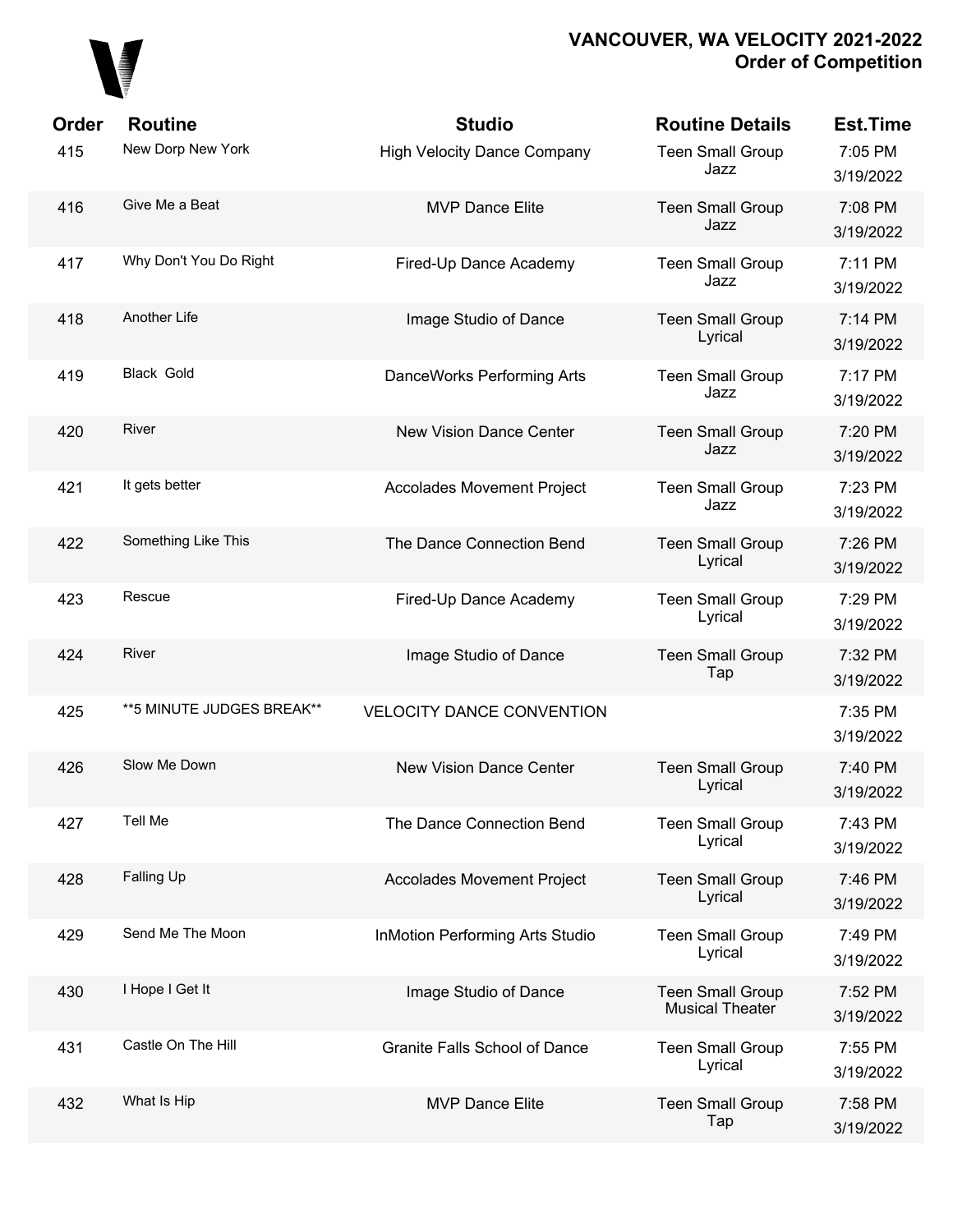

| <b>Order</b> | <b>Routine</b>            | <b>Studio</b>                          | <b>Routine Details</b>                            | <b>Est.Time</b>      |
|--------------|---------------------------|----------------------------------------|---------------------------------------------------|----------------------|
| 433          | Don't Worry About A Thing | The Dance Connection Bend              | <b>Teen Small Group</b><br>Tap                    | 8:01 PM<br>3/19/2022 |
| 434          | Anything But The Truth    | Dance Vision                           | <b>Teen Small Group</b><br>Open                   | 8:04 PM<br>3/19/2022 |
| 435          | <b>Big Spender</b>        | Image Studio of Dance                  | <b>Teen Small Group</b><br><b>Musical Theater</b> | 8:07 PM<br>3/19/2022 |
| 436          | <b>Risky</b>              | <b>MVP Dance Elite</b>                 | <b>Teen Small Group</b><br>Hip-Hop                | 8:10 PM<br>3/19/2022 |
| 437          | Im A Boss                 | <b>InMotion Performing Arts Studio</b> | <b>Teen Small Group</b><br>Hip-Hop                | 8:13 PM<br>3/19/2022 |
| 438          | Cinderella Waltz          | <b>New Vision Dance Center</b>         | <b>Teen Large Group</b><br><b>Ballet</b>          | 8:16 PM<br>3/19/2022 |
| 439          | Succession                | <b>New Vision Dance Center</b>         | <b>Teen Large Group</b><br><b>Ballet</b>          | 8:19 PM<br>3/19/2022 |
| 440          | Miss Me With That         | Image Studio of Dance                  | <b>Teen Small Group</b><br>Hip-Hop                | 8:22 PM<br>3/19/2022 |
| 441          | Omen                      | <b>MVP Dance Elite</b>                 | <b>Teen Large Group</b><br>Jazz                   | 8:25 PM<br>3/19/2022 |
| 442          | Nobody                    | <b>Accolades Movement Project</b>      | <b>Teen Large Group</b><br>Contemporary           | 8:28 PM<br>3/19/2022 |
| 443          | End Of Love               | <b>Dance Vision</b>                    | Teen Large Group<br>Contemporary                  | 8:31 PM<br>3/19/2022 |
| 444          | If By Chance              | <b>New Vision Dance Center</b>         | Teen Large Group<br>Contemporary                  | 8:34 PM<br>3/19/2022 |
| 445          | Sixes to Nines            | <b>MVP Dance Elite</b>                 | <b>Teen Large Group</b><br>Contemporary           | 8:37 PM<br>3/19/2022 |
| 446          | Storm                     | Dance Vision                           | Teen Large Group<br>Contemporary                  | 8:40 PM<br>3/19/2022 |
| 447          | Disco Pop                 | <b>Accolades Movement Project</b>      | Teen Large Group<br>Jazz                          | 8:43 PM<br>3/19/2022 |
| 448          | Love In The Dark          | Fired-Up Dance Academy                 | Teen Large Group<br>Contemporary                  | 8:46 PM<br>3/19/2022 |
| 449          | Self Love                 | <b>New Vision Dance Center</b>         | Teen Large Group<br>Jazz                          | 8:49 PM<br>3/19/2022 |
| 450          | Used To Be Mine           | <b>MVP Dance Elite</b>                 | Teen Large Group<br>Lyrical                       | 8:52 PM<br>3/19/2022 |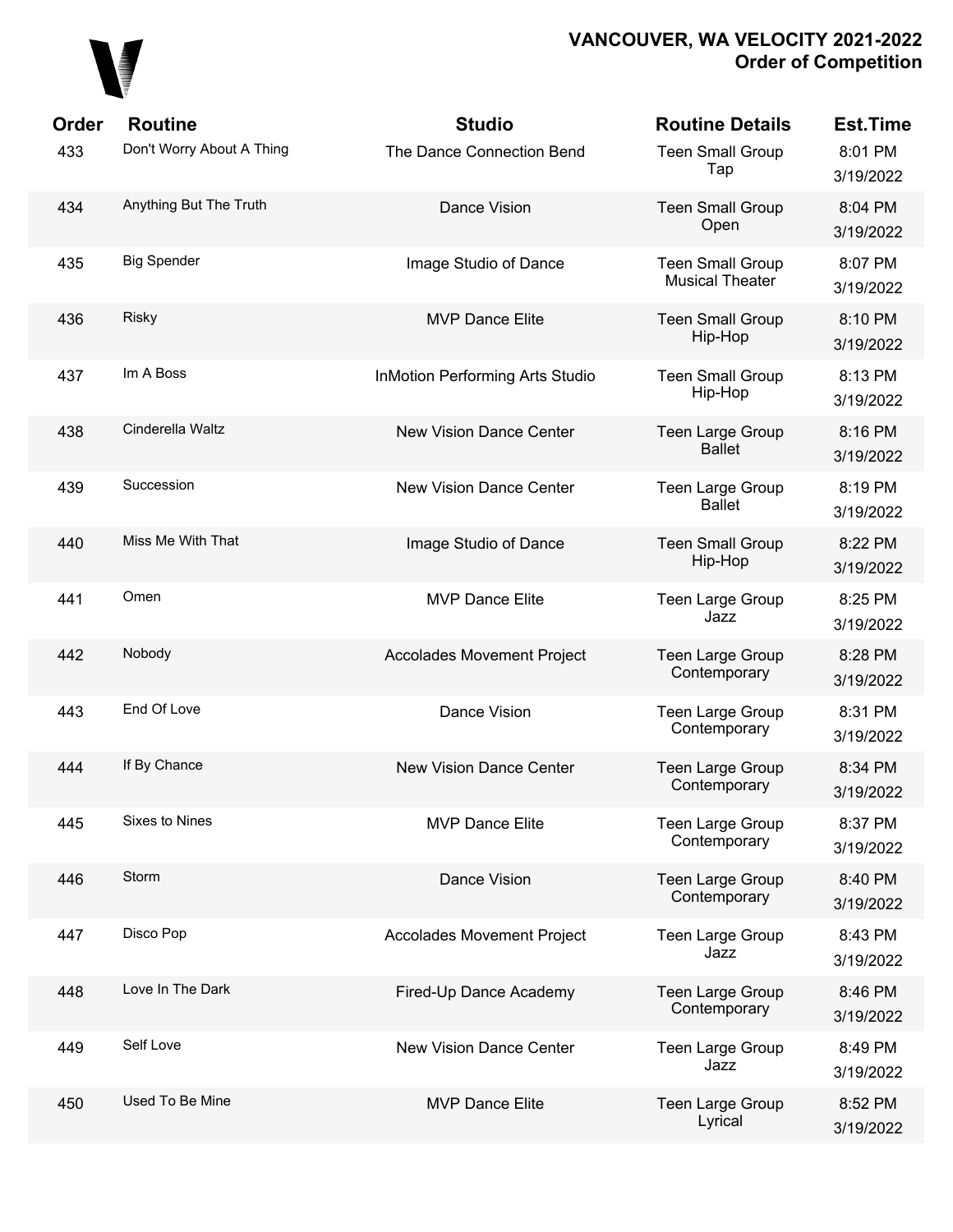

| Order | <b>Routine</b>               | <b>Studio</b>                          | <b>Routine Details</b>                     | <b>Est.Time</b>      |
|-------|------------------------------|----------------------------------------|--------------------------------------------|----------------------|
| 451   | Queen's Everywhere           | <b>High Velocity Dance Company</b>     | Teen Large Group<br>Jazz                   | 8:55 PM<br>3/19/2022 |
| 452   | <b>Wolves of Wall Street</b> | <b>New Vision Dance Center</b>         | Teen Large Group<br>Jazz                   | 8:58 PM<br>3/19/2022 |
| 453   | Bangerz                      | <b>InMotion Performing Arts Studio</b> | Teen Large Group<br>Jazz                   | 9:01 PM<br>3/19/2022 |
| 454   | Sweat                        | <b>MVP Dance Elite</b>                 | Teen Large Group<br>Open                   | 9:04 PM<br>3/19/2022 |
| 455   | 50 Ways To Leave Your Lover  | Fired-Up Dance Academy                 | Teen Large Group<br>Open                   | 9:07 PM<br>3/19/2022 |
| 456   | What About Us                | <b>Accolades Movement Project</b>      | Teen Large Group<br>Lyrical                | 9:10 PM<br>3/19/2022 |
| 457   | ** 5 MINUTE JUDGES BREAK**   | <b>VELOCITY DANCE CONVENTION</b>       |                                            | 9:13 PM<br>3/19/2022 |
| 458   | Love In The Dark             | <b>High Velocity Dance Company</b>     | Teen Large Group<br>Lyrical                | 9:18 PM<br>3/19/2022 |
| 459   | Luck Be A Lady               | The Dance Connection Bend              | Teen Large Group<br><b>Musical Theater</b> | 9:21 PM<br>3/19/2022 |
| 460   | Pose                         | <b>MVP Dance Elite</b>                 | Teen Large Group<br>Hip-Hop                | 9:24 PM<br>3/19/2022 |
| 461   | Exile                        | Fired-Up Dance Academy                 | Senior Large Group<br>Contemporary         | 9:27 PM<br>3/19/2022 |
| 462   | My Mind                      | Dance Vision                           | Teen Large Group<br>Open                   | 9:30 PM<br>3/19/2022 |
| 463   | Stupid                       | New Vision Dance Center                | Senior Large Group<br>Contemporary         | 9:33 PM<br>3/19/2022 |
| 464   | The Ultimate Love Song       | <b>InMotion Performing Arts Studio</b> | Teen Large Group<br>Open                   | 9:36 PM<br>3/19/2022 |
| 465   | God's Gonna Cut You Down     | DanceWorks Performing Arts             | Teen Large Group<br>Open                   | 9:39 PM<br>3/19/2022 |
| 466   | In The Heights               | <b>MVP Dance Elite</b>                 | <b>Teen Line</b><br>Tap                    | 9:42 PM<br>3/19/2022 |
| 467   | No Diggity                   | Fired-Up Dance Academy                 | <b>Teen Line</b><br>Hip-Hop                | 9:47 PM<br>3/19/2022 |
| 468   | Walk It Out                  | <b>Accolades Movement Project</b>      | Teen Large Group<br>Hip-Hop                | 9:52 PM<br>3/19/2022 |